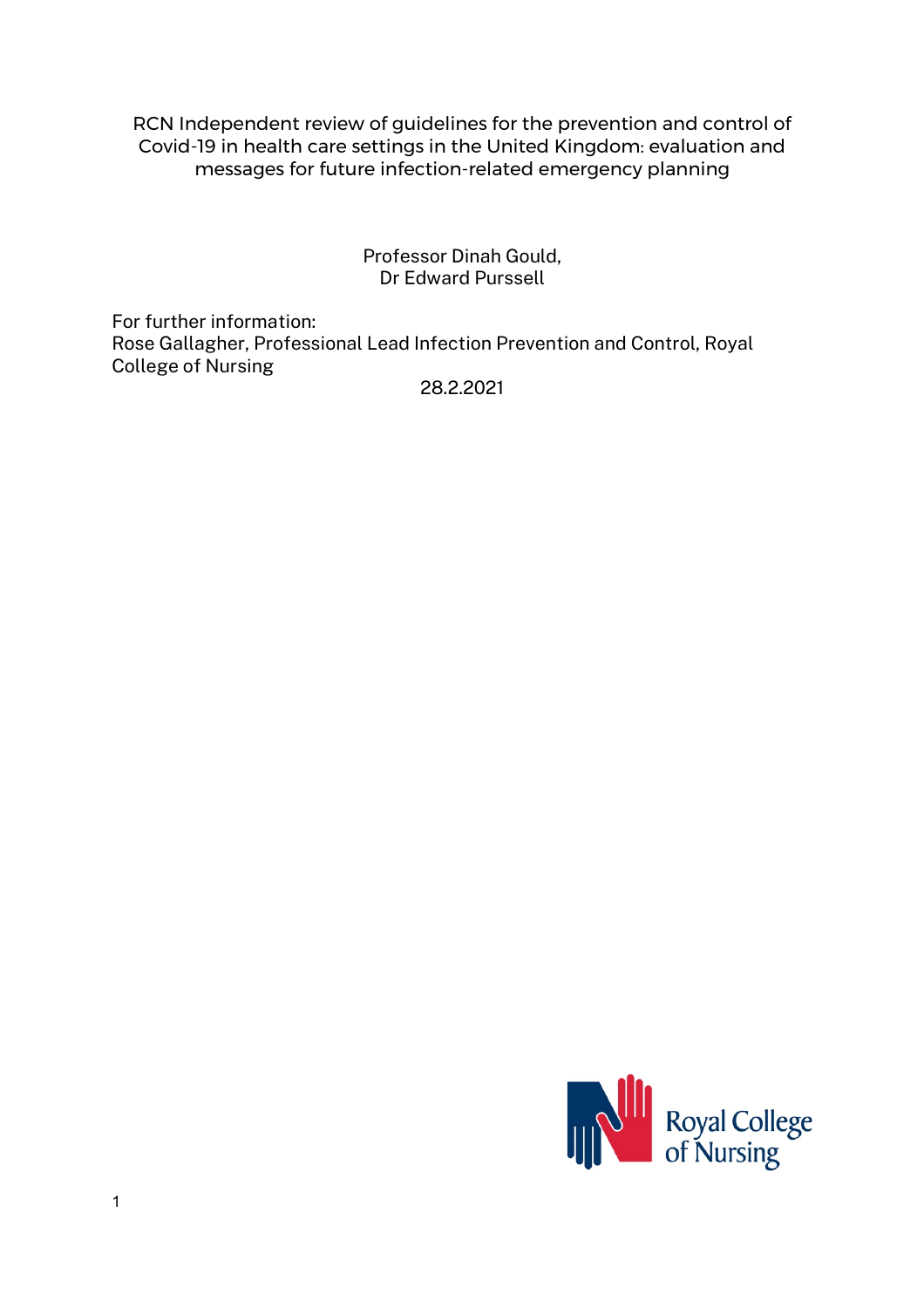### **Executive summary**

- This report acknowledges that there was a need for the rapid synthesis of the available infection prevention and control evidence at the beginning of the pandemic when the novel coronavirus first emerged. Twelve months into the pandemic, the continuing use of the same rapid review to inform UK wide-guidelines for infection prevention and control is questioned, particularly as much more is now known about COVID-19, opinions about the way that it is transmitted have changed and it is becoming apparent that airborne transmission of SARS-CoV-2 beyond the technical process of aerosol generating procedures is possible.
- At the beginning of the pandemic it was assumed that respiratory secretions containing the virus travelled over short distances as droplets and settled quickly under gravity, contaminating the close environment of an infected person. Consequently, physical distancing, fluid resistant surgical face masks (Type 11R) and hand hygiene were regarded as the most important infection prevention measures. Airborne spread was considered less important and the role of respiratory-protection was played down. UK infection prevention and control guidelines to prevent the spread of COVID-19 in health care settings and the rapid reviews of the literature on which it was based still identify droplet spread as the major route and promote hand hygiene as the most important infection prevention measure, based on early advice from the World Health Organization (WHO). Updated evidence indicates that aerosol spread is much more significant and the original advice from the WHO has been superseded. The UK guidelines are still based on this outdated evidence, however. They are fundamentally flawed and need replacing.
- In early 2021 the Royal College of Nursing expressed concern about the UK infection prevention and control guidelines. Recommendations to limit possible aerosol spread and the use of face-protection (e.g .FFP3 masks) as a precautionary principle and a lack of assurance on ventilation in health care premises were the major sources of anxiety.
- Critical appraisal of the UK infection prevention and control guideline evidence base in this report confirms that the UK guidelines and the Rapid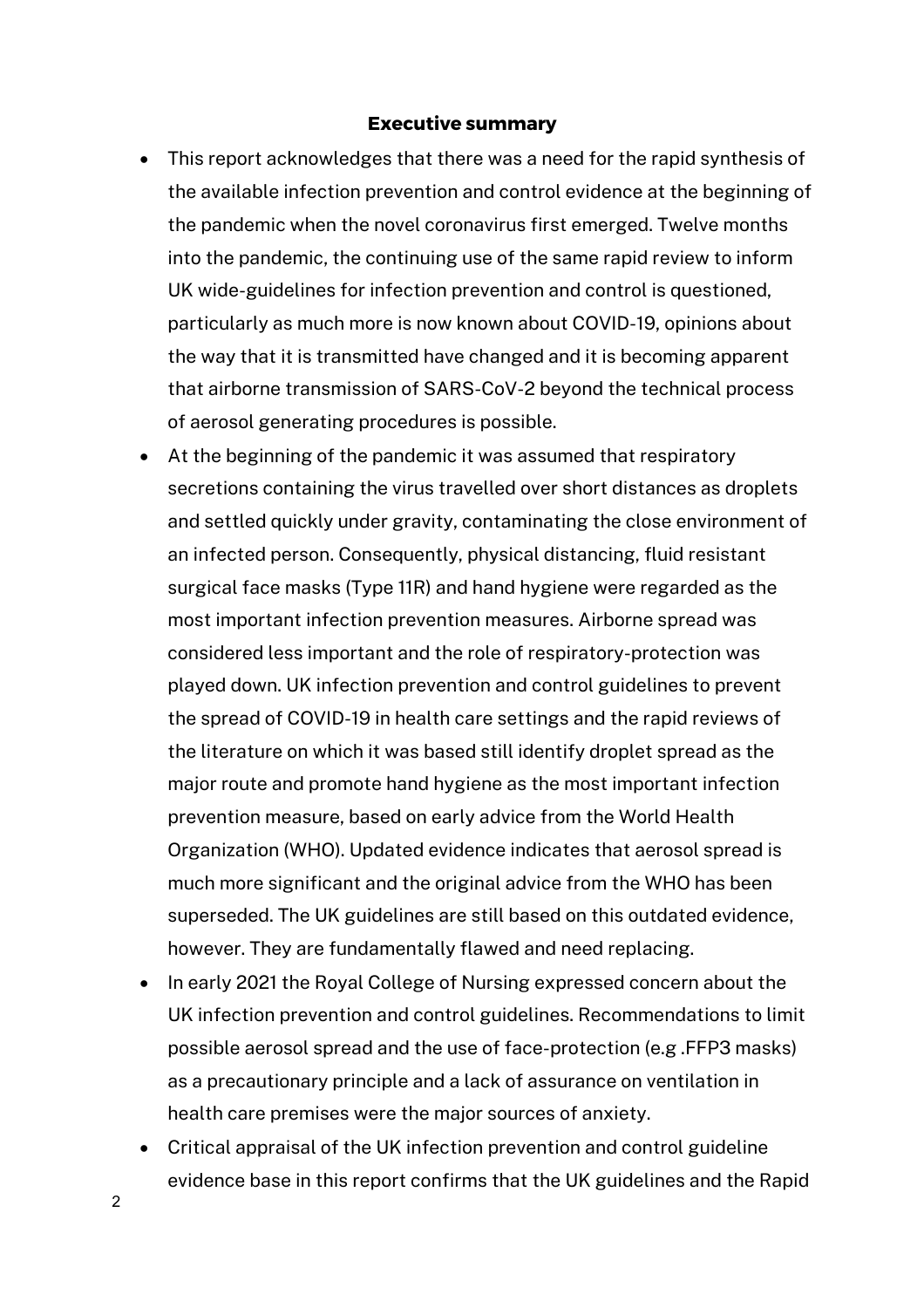Review on which they are based are no longer fit for purpose. It is not clear how the conclusions drawn in the Rapid Review were reached and there is too little evidence to support its recommendations for face-protection; gloves; and for ventilation.

- Neither the Rapid Review nor the UK guidelines have been appropriately updated to meet the needs of an outbreak situation now progressing into its second year. In particular, the evidence relating to airborne transmission, the ventilation of health care premises and implications for the use of face-protection need to be re-considered and included in UK guidelines.
- This report is an independent review of the evidence underpinning the UK infection prevention and control guidelines as of February 2021, its conclusion and recommendations to inform the next and continuing phase of the pandemic in the UK.

### **Conclusion**

The analysis undertaken for the RCN has identified that the Rapid Review methodology undertaken to inform the UK guidelines does not meet contemporary standards for the conduct of rapid reviews and consequently the UK infection prevention and control guidelines that draw on it have not been appropriately updated to meet the needs of this pandemic situation, now progressing into its second year. In particular, the evidence relating to airborne transmission, the ventilation of health care premises and the implications for the use of face-protection need to be re-considered.<sup>1</sup>

 $1$  New information about COVID-19 is arriving rapidly. Since writing this report ARHAI has published a second version of its rapid review relating to airborne spread and the use of respirators. The Lancet covid-19 commission has also produced a key document emphasising the importance of aerosol spread , the importance of ventilation and of undertaking multi-layered infection prevention measures https://covid19commission.org/safe-work-travel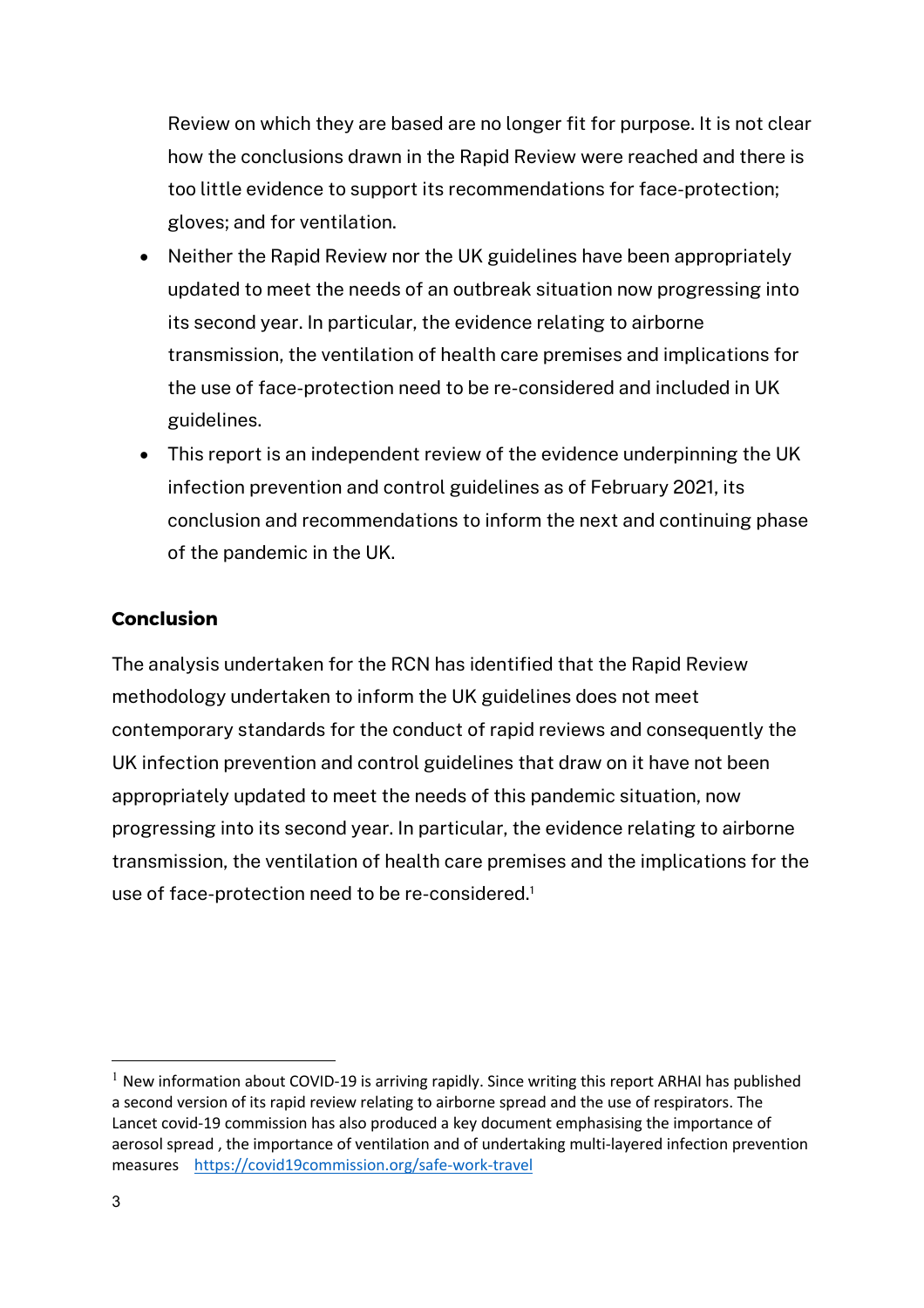### **Glossary**

*Fomite* is the term used to describe a surface that is contaminated and able to transfer infection if touched e.g. computer keyboard, light switch, door-handle.

*Grading of Recommendations, Assessment, Development and Evaluations (GRADE)* is widely used for rating the quality of a body of evidence used to answer a clinical question, presenting a summary of that evidence, and then turning it into a recommendation. Within this system there is clear separation between judgements about the quality of evidence and the strength of recommendations, as there are other factors that need to be taken into account when making recommendations. These are contained within the Evidence to Decision Frameworks, but in summary comprise: the balance between desirable and undesirable outcomes; an assessment of values and preferences and their variability; the resources used; cost-effectiveness; equity; acceptability and feasibility; as well as a judgement about the overall quality of evidence (Alonso-Coello et al., 2016).Making a judgement about each of these provides a guideline development group with evidence to make one of five recommendations: a strong recommendation for or against something; a weak recommendation; or no recommendation at all. Importantly GRADE makes judgements on the body of evidence used to answer a clinical question and separates recommendations into those that are critical, important but not critical, or of limited importance for decision making (Schünemann et al., 2013).

*PICO* (Patient/population; Intervention; Comparison; Outcomes) is a framework used to formulate research questions to explore the effectiveness of different health care interventions. The findings of epidemiological studies are often presented under PICO headings.

*Selection bias* in a systematic review occurs when only when a selection of the eligible papers are reported on.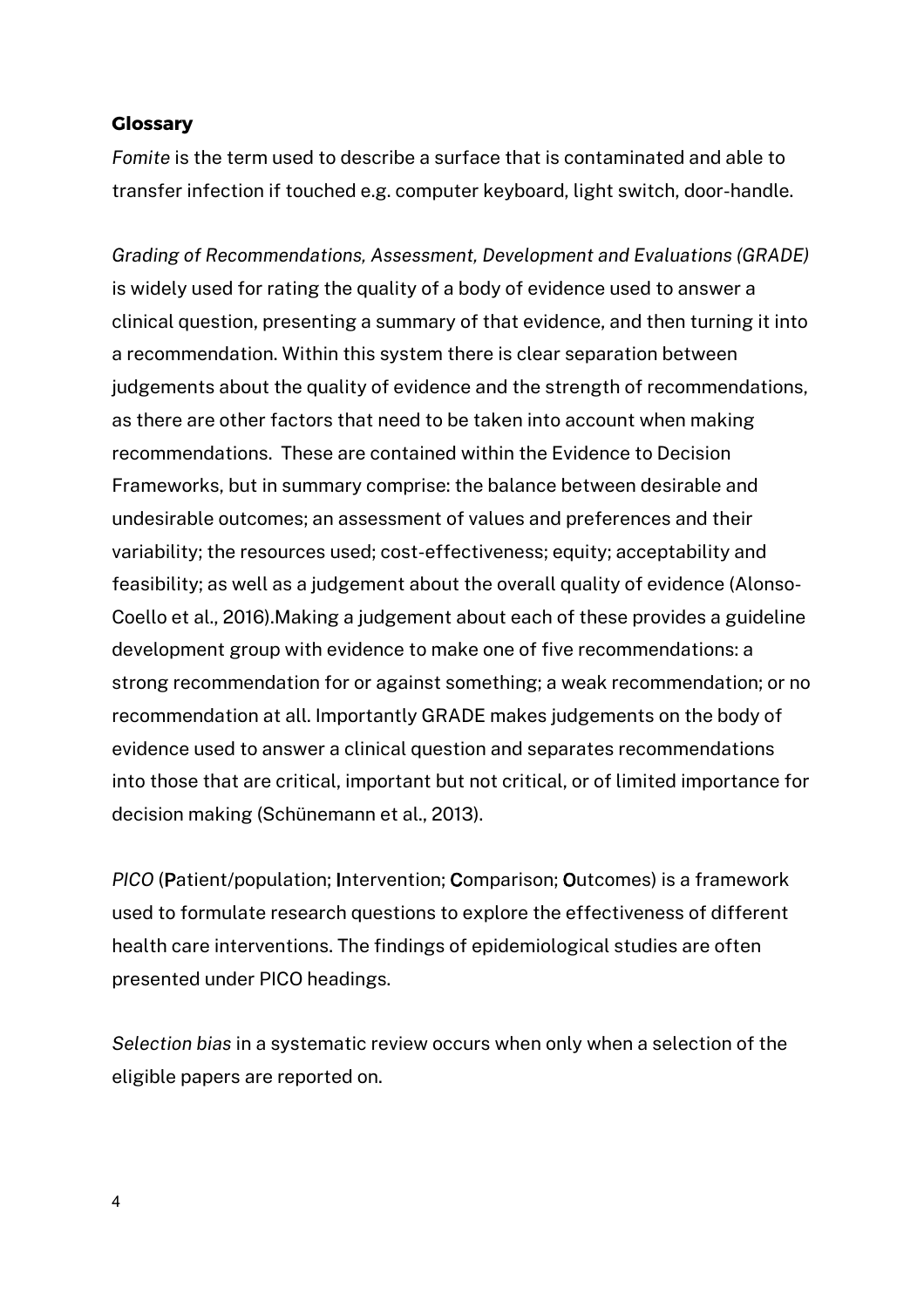### **Introduction**

Severe acute respiratory syndrome caused by SARS-CoV-2 is fuelling an international public health crisis. Nursing staff and midwives are the largest groups of health workers in close, continuous patient contact. Consequently they are at particularly high risk of occupational health exposure and work related disease. In one analysis of UK data, compared to workers in jobs classified as non-essential, healthcare workers had a much higher risk of contracting severe COVID-19, (Mutambudzi et al., 2020). A study of asymptomatic healthcare workers showed that 2.4% were carrying the virus at the time of testing, and 24.4% were seropositive for antibodies to the virus (Shields et al., 2020). In an analysis of data from one week in December, it was estimated that of a total of 10,150 COVID-19 cases in hospital, 2,414 were transmitted in hospital to patients being treated for other conditions (Discombe, 2020).The UK-approved guidelines for the prevention and control of COVID-19 were derived from a rapid review of the literature initially undertaken by an independent body in March 2020. The Rapid Review has since been updated at approximately monthly intervals and at the time of writing (February 2021) is in its eleventh iteration.

5 The stated aim of the authors of the independent review was to deliver a rapid review of scientific evidence to inform the infection prevention and control measures required for COVID-19 in healthcare settings. Specific objectives were: to establish the epidemiology of COVID-19; requirement for personal protective equipment (PPE) and hand hygiene, the ability of SARS-CoV-2 to survive in the environment and requirements for cleaning/decontamination. The UK guidelines state that they are based on a systematic review and give a link to the Rapid Review produced by Antimicrobial Resistance and Healthcare Association (ARHAI) Scotland. Links to guidelines by the World Health Organization (WHO) and the National Institute of Health and Care Excellence (NICE) are also given, but they do not provide information relating to PPE or the ventilation in health care settings. A link is also provided to another rapid review undertaken by the same independent body; ARHAI Assessing the evidence base for medical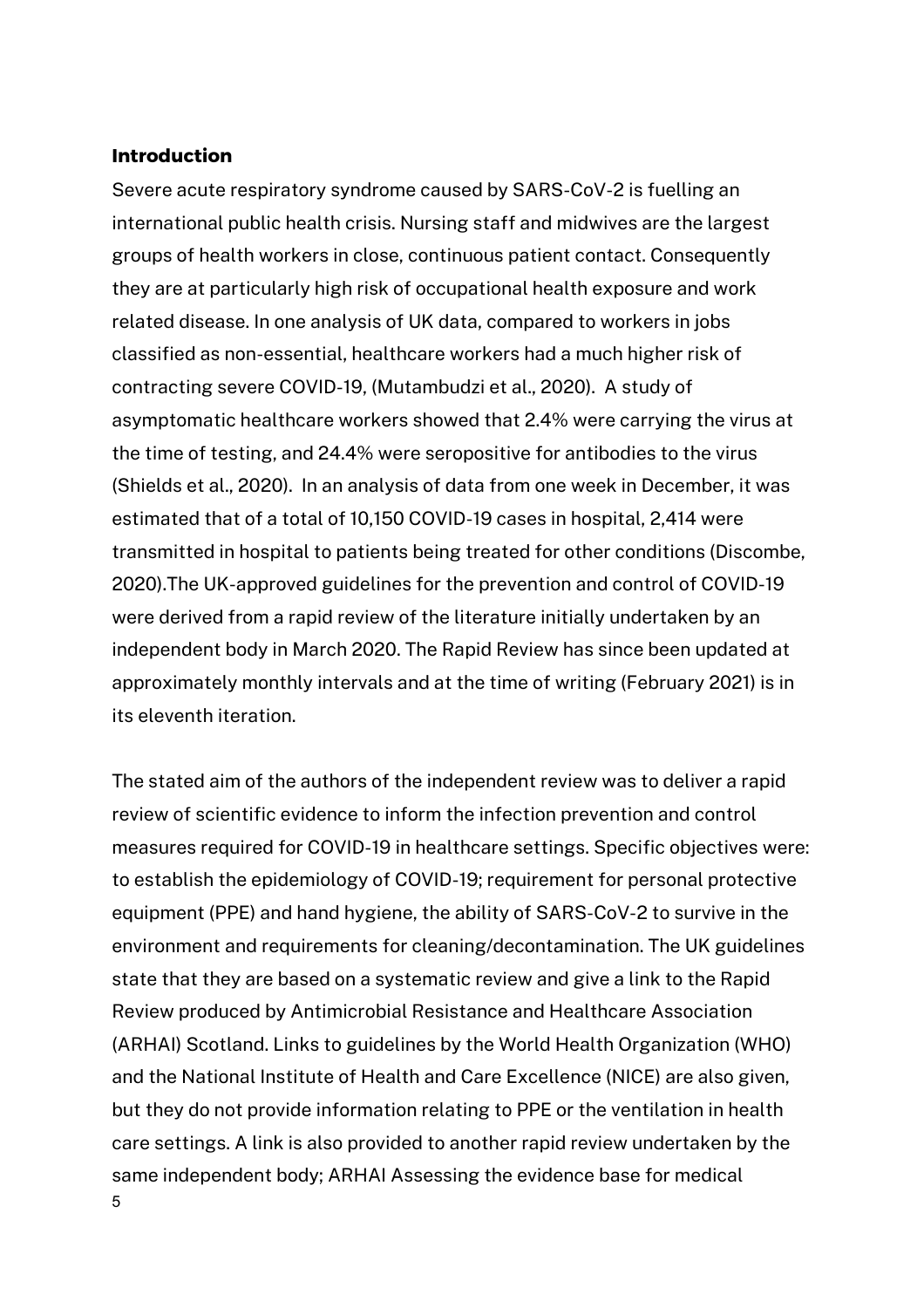procedures which create a high risk of respiratory infection transfer from patient to health worker Version 1.1, 10.10. 2020 (Health Protection Scotland, 2020). This second rapid review quotes outdated reference material and the methods used to compile the review lack detail and suffer from similar shortcomings to those of the Rapid Review discussed below.

In December 2020 the Royal College of Nursing and its membership expressed concern about the national guidelines for the prevention and control of COVID-19 in health care settings in the UK. Concerns centred on the emergence of the SARS-Co-V-2 Variants of Concern (VoC) and the implications of increased risk of transmission to patients and staff through exposure in health care settings. The RCN had consistently raised concerns regarding the need for stakeholder engagement and consultation to ensure that as the guidelines were updated, they met the needs of health workers in all hospital and community settings, drawing on the most up-to-date evidence. RCN members had raised specific concerns over recommendations to limit the possible aerosol spread of COVID-19 in patients' homes and prisons and sought assurance on behalf of its members on the effectiveness of surgical face-masks during direct, close proximity patient contact and requested that the quality of ventilation in health care buildings should be investigated. The introduction of a vaccination programme is a positive step in reducing the impact of the pandemic in the UK however the use of PPE remains, and staff and patients remain at risk of acquiring covid-19 as no vaccine offers 100% efficacy and future VoC could render vaccines less effective. These issues therefore continue to be a major source of anxiety but to date the RCN has received no assurance that they are receiving attention.

The RCN has not to date received responses to requests for assurance or investigation of ventilation in health and care premises. Consequently it has undertaken this independent review to assess the methods used to establish and update the recommendations in the UK Infection prevention and control guidance. These guidelines are taken as the decisive guidance for employers and health care workers across the UK.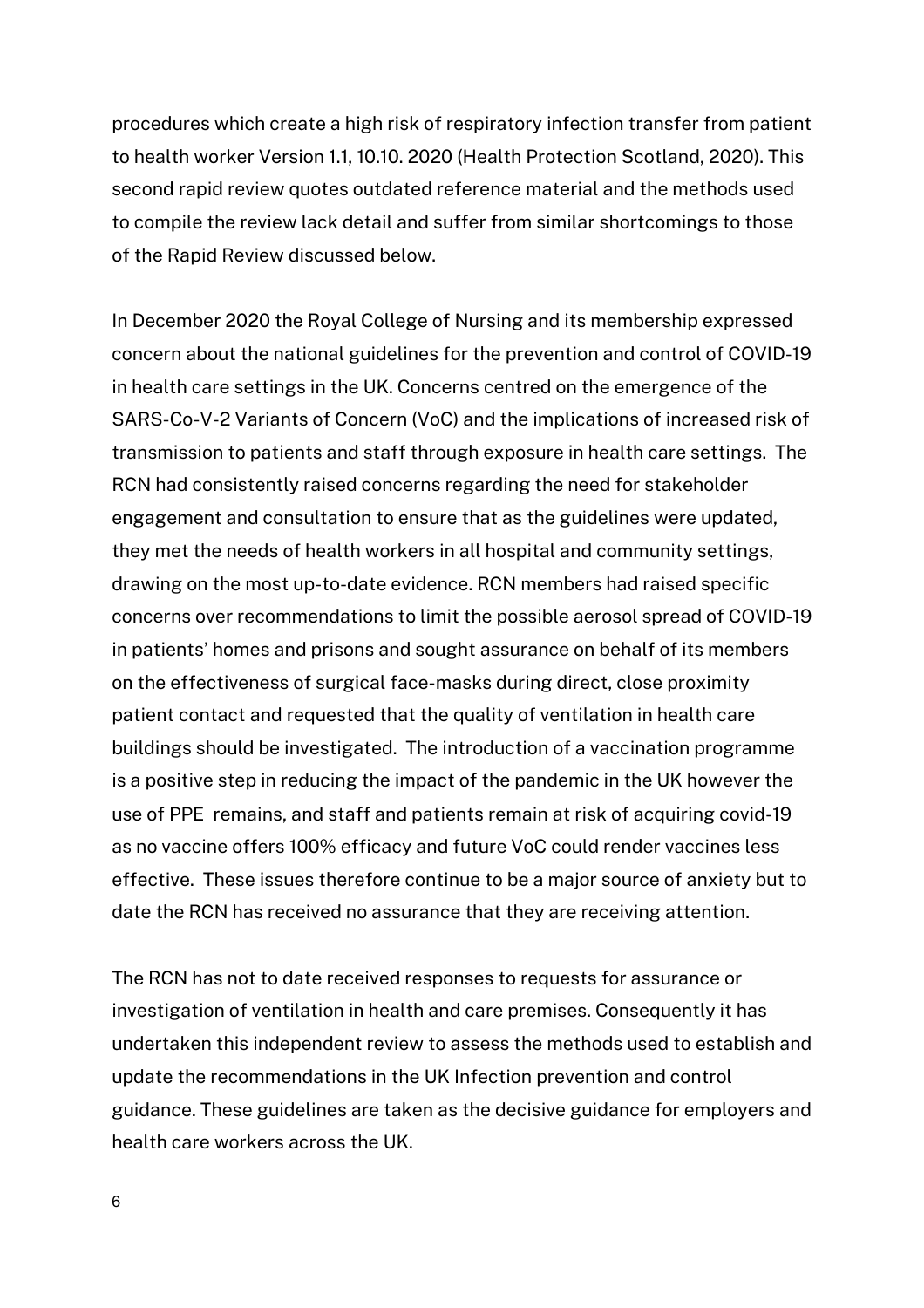This report outlines the findings and recommendations of the independent review. We expect the UK Infection prevention and control cell and respective senior health and care leaders across the UK to review this report and take urgent action on its findings.

The report will also be of interest to:

- RCN members, including safety representatives
- Infection prevention and control teams
- Those involved in guideline/policy development
- Health and safety leads in health and care settings

# **Recommendations**

• The Rapid Review and UK guidelines should be regarded as emergency level documents no longer suited to protecting health workers at this later stage in the pandemic. They should be replaced by a more targeted interim review with the guidelines updated in accordance, compiled by a multidisciplinary team with multi-professional stakeholder involvement. Key issues for updating include modes of transmission and their implications for the use of PPE, especially recommendations for faceprotection and for ventilation in buildings where health and social care are delivered. The RCN expects the interim review to be available within three months (June 2021). This timeline differs from WHO recommendations however the current situation is an exception and therefore this work should be prioritised with appropriate resources allocated by national bodies. It could take the form of a 'living review' updated by a dedicated team under the supervision of a stakeholder steering group with peer review by a multi-professional group. Updating should be monthly as new knowledge becomes available and will need to be responsive to important scientific advances as they become available.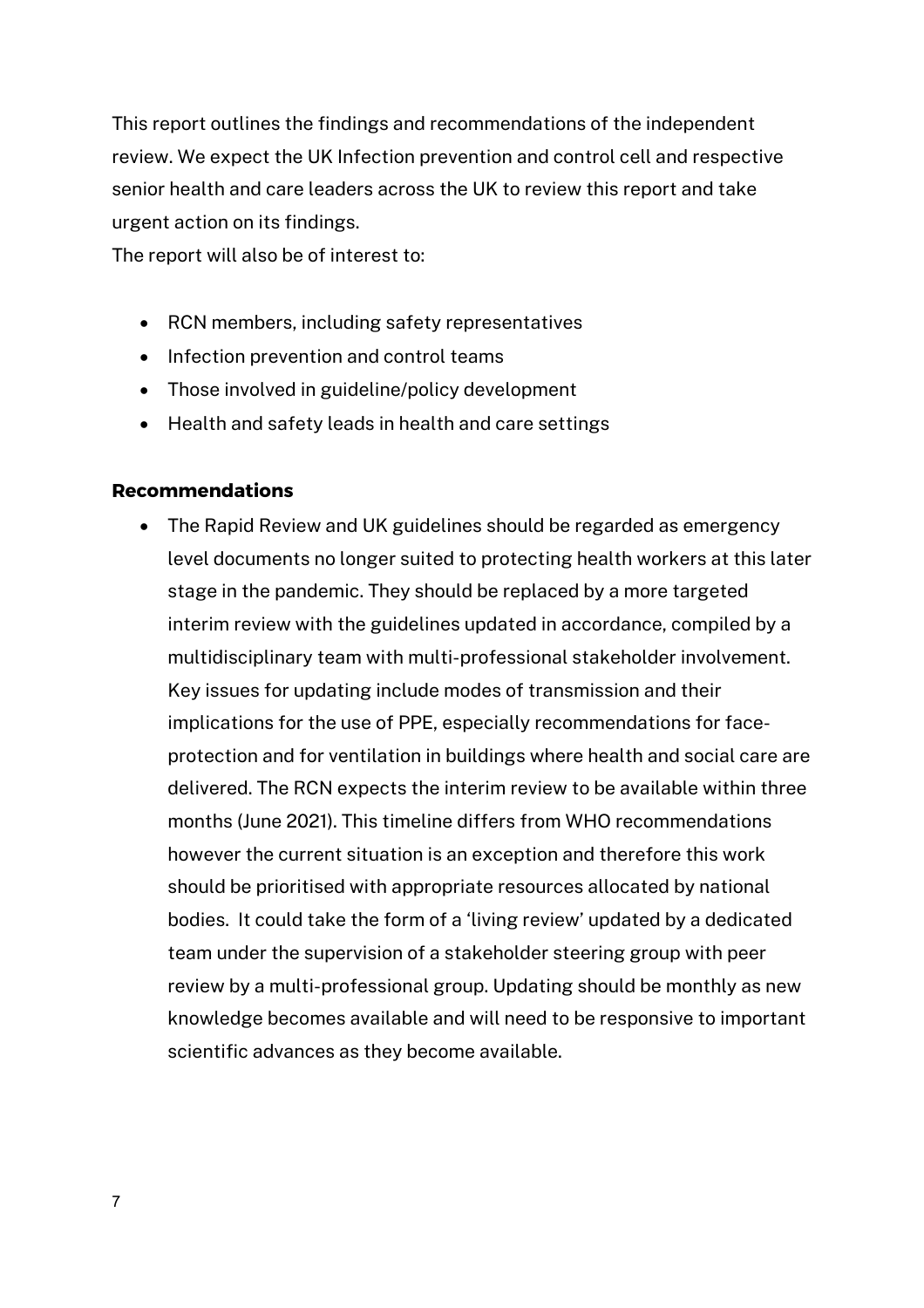- The interim guidelines should be issued in a form that allows them to be customised to meet the specific needs of the setting in which they will be implemented, as in the WHO guidelines for hand hygiene.
- Professional and scientific stakeholders should be involved in development, implementation and evaluation of the guidelines.
- Throughout the interim guidelines the terms 'aerosols', 'droplet nuclei', 'airborne particles' and 'small particles' should be replaced by the same agreed term to avoid confusion.
- The interim guidelines should meet the requirements of equalities legislation and the broader need to reduce health and other inequalities. An equalities statement such as that produced by NICE should be adopted by those responsible for development and updating.
- The team responsible for issuing and updating the interim guidelines could form a post-pandemic group to inform the input of post-COVID strategy into the Five-Year Antimicrobial Action Plan requirement to implement national infection prevention and control guidelines in England. Given the outcomes of this critical appraisal the RCN does not consider the wholesale adoption of the Scottish infection prevention and control manual appropriate without reconsideration and thorough review and stakeholder involvement. Post-COVID strategy development will be necessary in all four countries of the UK.

# **Review findings**:

The report acknowledges the need for rapid assessment of available evidence at the beginning of the pandemic as a novel coronavirus emerged. Twelve months into the pandemic, the use of a rapid emergency review to continue to inform crucial UK-wide guidance is questioned, particularly as much more is now known about COVID-19, opinions about the way that it is transmitted have changed and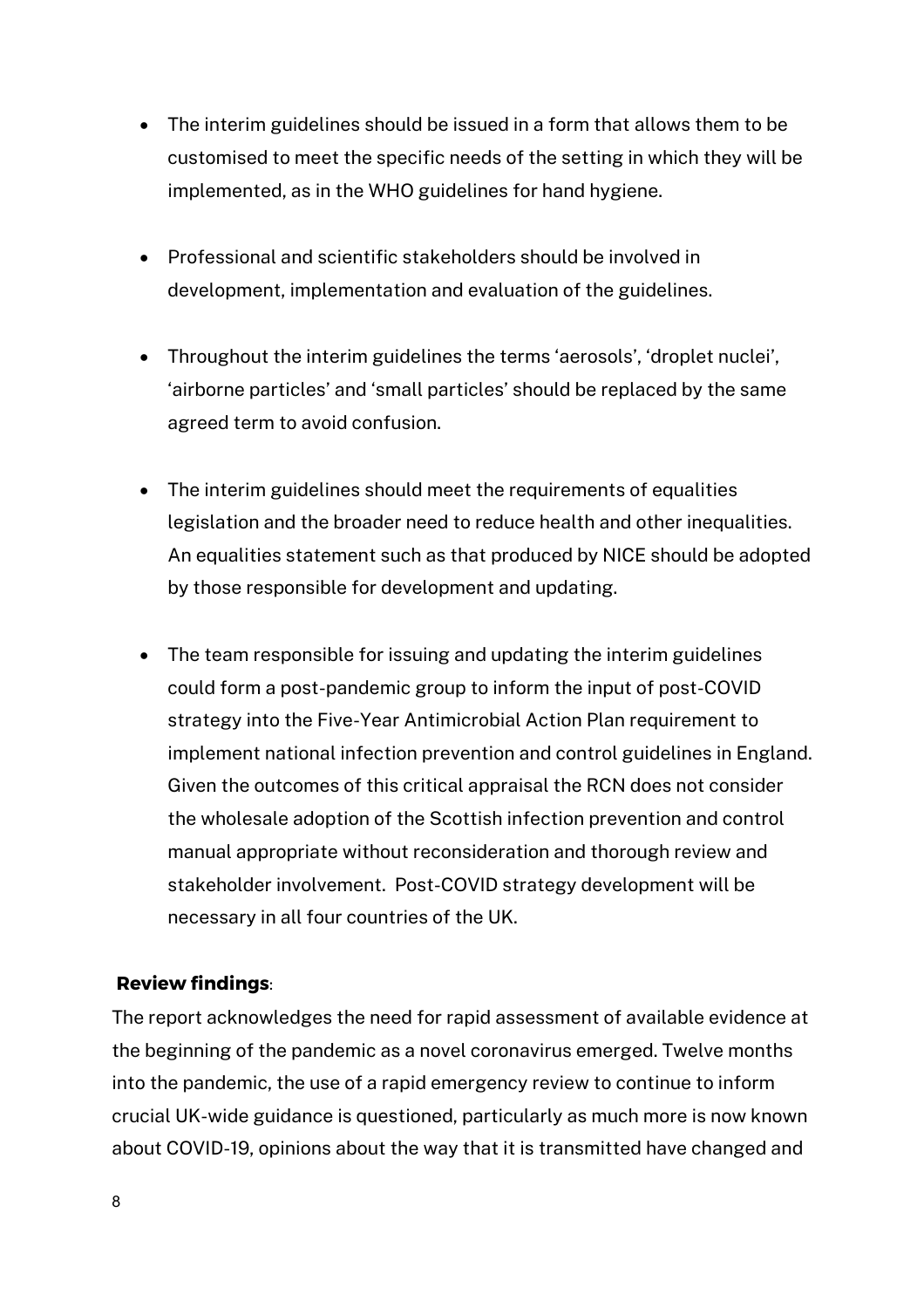it is becoming apparent that airborne transmission of SARS-CoV-2 beyond the technical process of aerosol generating procedures (AGPs) is possible.

The aims of this report written for the RCN were to:

1. Evaluate the methods used in the Rapid Review and the UK guidelines. 2. Respond to eleven specific questions asked by the RCN in relation to: the transmission of SARS-CoV-2; recommendations for face-protection; gloves; hand hygiene; environmental cleaning; and ventilation.

3. Formulate recommendations to strengthen infection prevention and control guidance and inform post-pandemic learning for the management of future pandemics.

To undertake detailed evaluation of the methods used in the Rapid Review, we identified evidence of best practice for developing clinical guidelines and how it can be streamlined in emergency situations without excessive loss of rigour.

# **Methods employed to compile clinical guidelines**

Clinical guidelines are defined as evidence-based recommendations designed to enable clinicians to implement high quality patient care (Thomas, 1999). They are usually informed by well-conducted systematic literature reviews and incorporate an evaluation of the beneficial and harmful effects of alternative strategies (Schünemann et al., 2013). A systematic review protocol is agreed, extensive searches of the published and unpublished ('grey') literature are undertaken, pre-determined quality criteria are applied to select the included studies and critical appraisal is performed with a named critical appraisal tool before drawing up recommendations for practice (Tricco et al., 2017). GRADE (see Glossary) is recommended for assessing quality of the body of evidence (Schünemann et al., 2013). Undertaking a systematic review is time-consuming and resource-intensive; teams usually take at least twelve months to complete a systematic review. Reviews and review guideline methodologies are becoming increasingly complex and multi-disciplinary teams are needed to undertake them.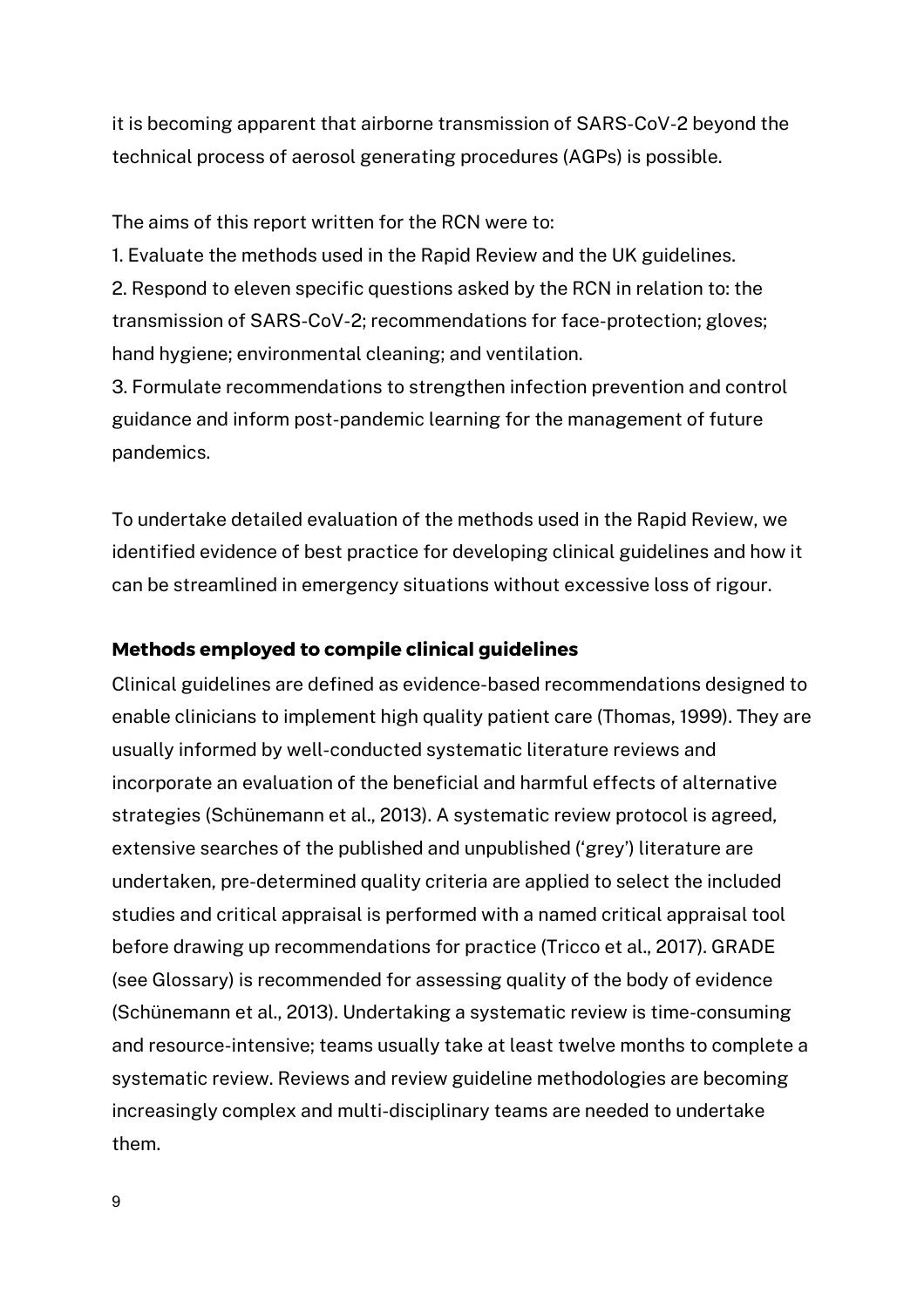#### *Rapid reviews and emergency advice guidelines*

Rapid advice guidelines are developed from rapid reviews of the literature generated to meet urgent public health need. As speed is the essence, rapid reviews are always a compromise of the traditional systematic review (Polisena et al., 2015). Development is more fluid and iterative than for traditionallyconducted systematic reviews (Garritty et al., 2021). The product is highly focused, can be based on previously available reviews if these exist and should be generated within three months. Rapid review methodology is a developing and fast-moving field (Garritty et al., 2021). Key players are the WHO (Tricco et al., 2017), the Cochrane Collaboration (Garritty et al., 2021) and the GIN-McMaster Guideline Development Unit (Morgan et al., 2018). The limitations inherent in rapid reviews are well-established: reduced transparency and reproducibility; increased risk of errors; and of excluding unpublished data and negative findings. They need updating to meet changing circumstances as the emergency progresses (Garritty et al., 2021) and when circumstances permit, should be replaced by guidelines based on full-scale systematic reviews (Polisena et al., 2015).

Rapid reviews are based on the same core principles as traditional systematic reviews but the development process is streamlined. The short-cuts taken depend on the specific circumstances surrounding the emergency. Language restrictions may be considered permissible depending on the countries affected, searching may be restricted to a limited number of high-yield databases and the 'grey' literature might be limited or omitted from searching depending upon the subject, timetable and purpose of the review. The aim is to expedite the review process without unnecessary sacrifice of rigour (Garritty et al., 2021; Tricco et al., 2017). Rapid reviews are not regarded as substitutes for systematic reviews but can nevertheless fulfil real need in the face of a public health crisis (Polisena et al., 2015). The guidelines for PPE written in 2014 to protect health workers during the Ebola outbreak in West Africa are regarded as a positive example of rapid guideline development and implementation (WHO, 2014). At the time, little information was available to inform the Ebola guidelines. Consequently,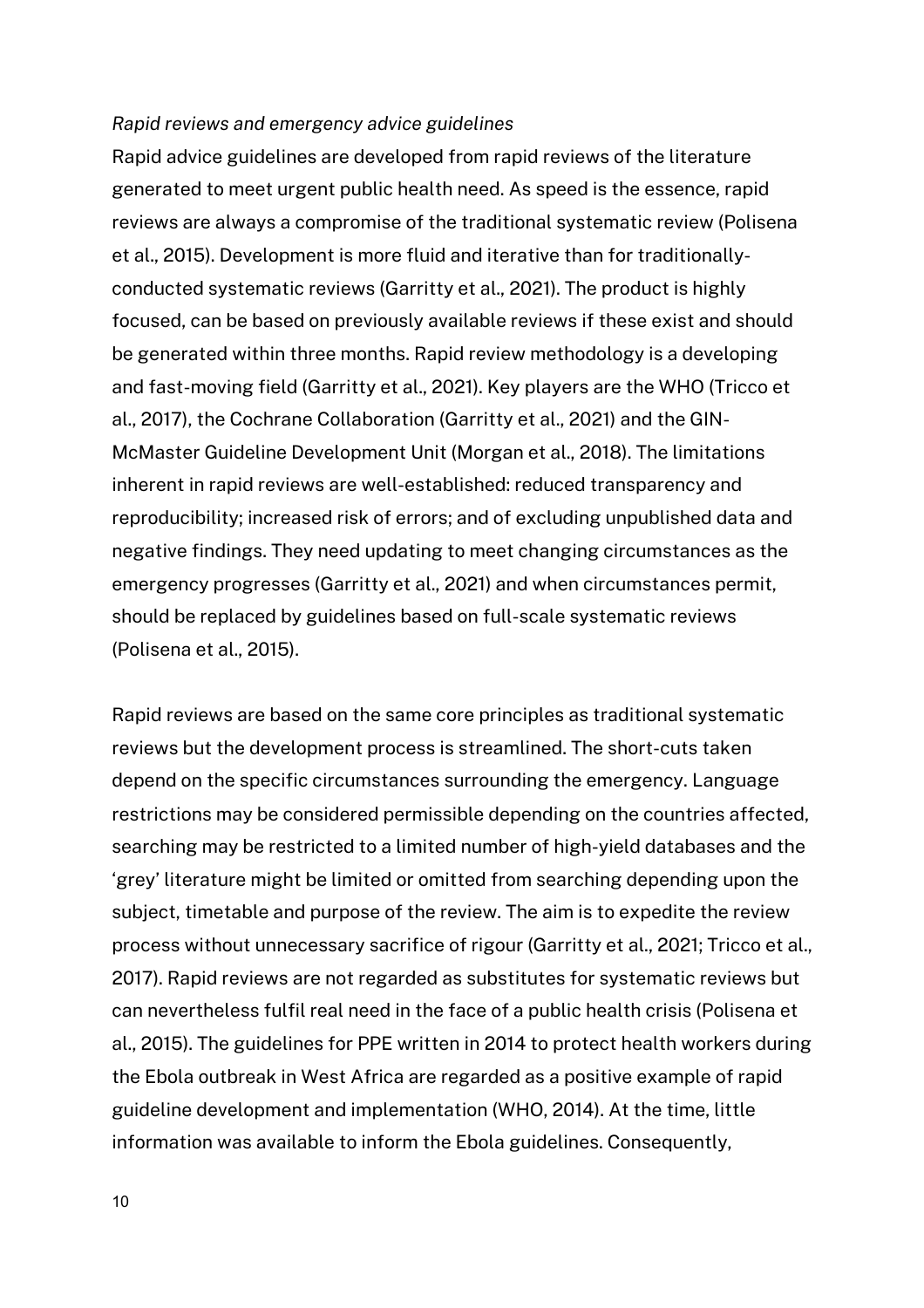stakeholder involvement played an important part in their development and implementation.

# *Interim guidelines*

The WHO differentiates between rapid advice and interim guidelines. The differences are in terms of the purpose of the review, its scope, development and the period of time available for completion (Tricco et al., 2017). While still focused on a specific topic, the aim of an interim guideline is to generate additional recommendations within 6-9 months, building on new information as the emergency situation progresses. Once conditions permit, the interim review should be replaced by a consolidated review incorporating the earlier findings with a full-scale systematic review (Garritty et al., 2021).

# **Critique of the Rapid Review (version 11)**

Detailed critique of the Rapid Review is based on the WHO's guidelines for emergency advice reviews and recommendations arising from them (Tricco et al., 2017). We used the WHO guidelines to form a critical appraisal tool because of the three sets of guidelines available, these adopted the most pragmatic approach, were developed for use in fast-moving fieldwork situations and have been positively evaluated (Garritty et al., 2021; Tricco et al., 2017).

# *Applying the World Health Organization's criteria for developing emergency advice guidelines to the Rapid Review*

Four of the 18 criteria denoting good practice by the WHO were partially met. The remaining 14 criteria were not met. Detailed consideration is given below.

1. Is there evidence that existing high-quality guidelines were used/adapted? *Partially met* Early guidelines from the WHO for COVID-19 (WHO, 2020a) are cited although they have now been updated placing much greater emphasis on the importance of face-protection (WHO, 2020b). A number of government documents are cited, for example to support the choice of face-protection (ref 447) but other key information is omitted.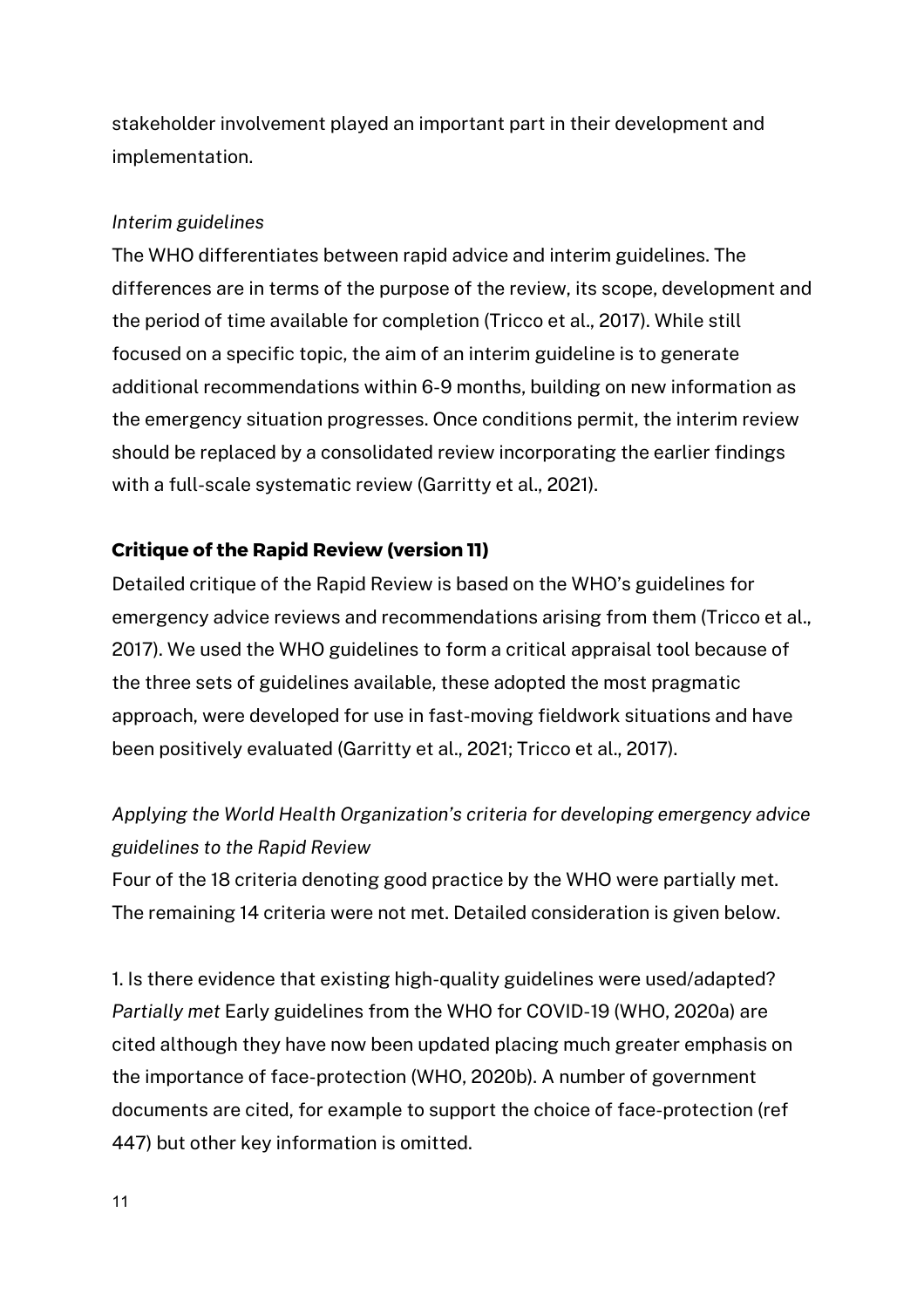2. Has a similar, previously encountered event that could be used to inform the rapid advice guidelines occurred? If it has, is there evidence that it has informed the review?

*Partially met* Learning from previous experience with SARS and MERS is included but not comprehensively.

3. Are arrangements in place for managing the review e.g. a steering group with stakeholders to oversee the guideline development process and quality assurance?

*Not met* No arrangements are mentioned. The identity, skills and expertise of the two reviewers responsible for compiling the Rapid Review are not revealed. Ability to critique evidence depends on both methodological and specific knowledge of the subject, emphasising the importance of involving people from a wide-range of specialities. Research teams in the fields of engineering, mathematics and the physical sciences, for example the team led by (Noakes et al., 2006) have contributed to our understanding of the mode of transmission for SARS-CoV-2 as well as epidemiologists and virologists. Their expertise would have been invaluable. There is no indication that the Rapid Review was subjected to peer review.

4. Do existing high-quality systematic reviews or recent landmark papers exist? If they do, is there evidence that they have been drawn on to inform the rapid review?

*Not met* A number of existing reviews (see for example Rothan and Byrareddy (Rothan and Byrareddy, 2020) Tran et al (Tran et al., 2012)) are used to support specific recommendations but no indication of their quality is provided. The work of key authors (Fennelly, 2020; Hamilton et al., 2021; Marr et al., 2019; Milton et al., 2013; Noakes et al., 2006; Tang et al., 2021) whose research focuses on the transmission of respiratory viruses is omitted. All types of evidence are considered and receive equal weight in the Rapid Review (e.g. randomised and non-randomised trials), literature reviews adopting different methodologies (e.g. systematic reviews with and without meta-analysis) and single and multiplecentre studies.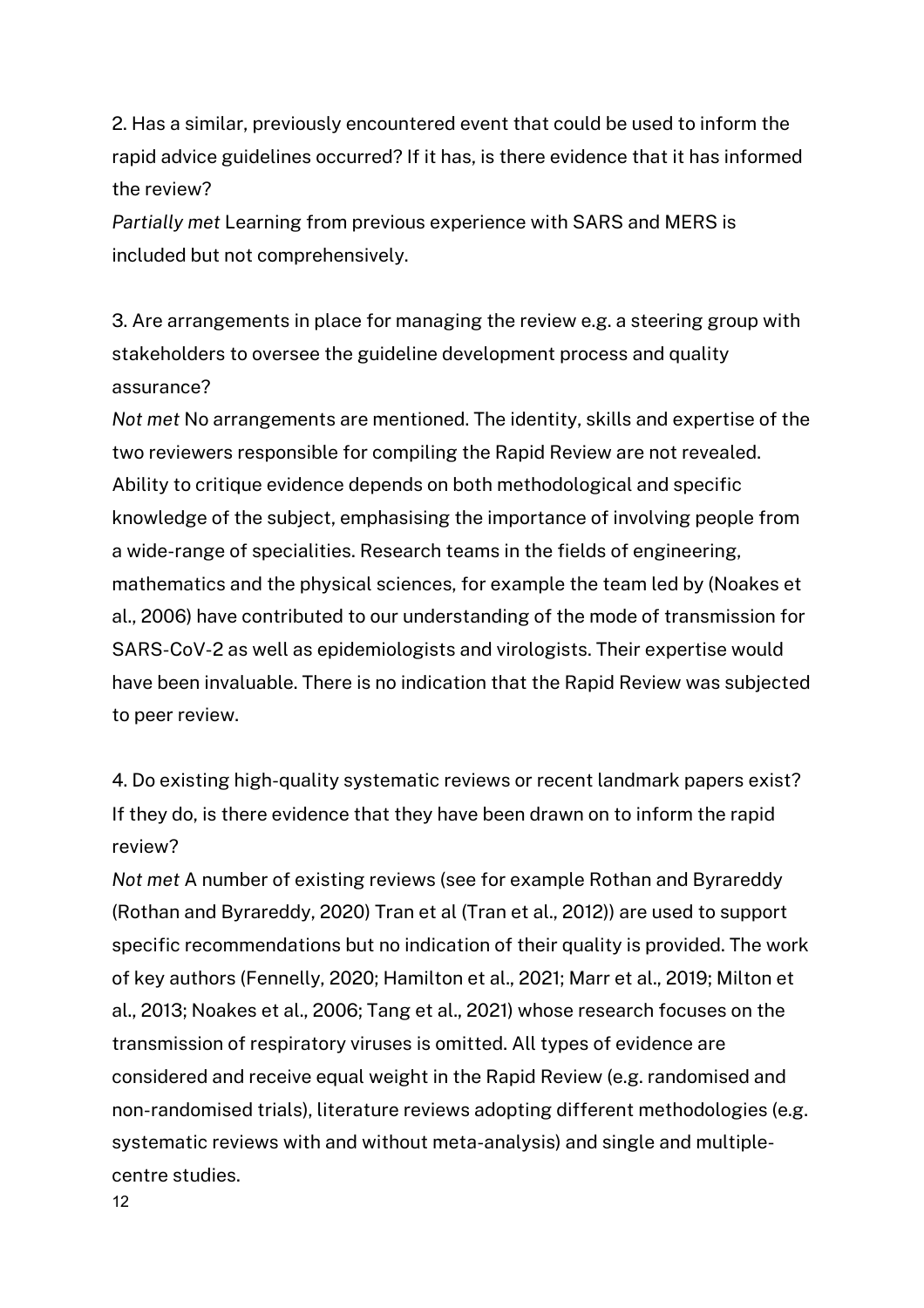5. Is there evidence of adequate searching? For emergency advice guidelines, searches are usually restricted to 2-3 of the most relevant databases. *Partially met* Embase and Medline were searched. One hundred and ninety two of the 537 works cited were pre-print papers but there is no mention of the use of a pre-print tool such as the Pubmed COVID-19 Portfolio Tool (https://icite.od.nih.gov/covid19/search/) to search for them. This is a key omission: in 2020 100,000 – 200,000 articles relating to COVID-19 were posted online before undergoing peer review (Else, 2020).

# 6. Has a search strategy been provided? What restrictions are there compared to a standard review?

*Not met* The reviewers claim to provide details of the searches in an appendix but it contains only the search terms. They do not explain how the Rapid Review differs from a full systematic review in terms of the methods used to undertake it or the recommendations. The methods used to periodically update the Rapid Review are not revealed.

# 7. Have appropriate search terms been applied?

*Not met* Eighteen search terms were identified and shown in an appendix. None of these search terms is likely to have resulted in the retrieval of papers in the disciplines of mathematics, the physical sciences or engineering although as noted in (4) above, research teams working in these areas are conducting important work relating to the possible modes of transmission of SARS-CoV-2 with implications for infection prevention and control. Hand-searching was reported in the Rapid Review but the details were not revealed. These omissions are of concern in a rapidly developing situation where information might be contributed from a wide variety of disciplines and sources.

8. Have arrangements for stakeholder involvement been put in place? *Not met* Stakeholder involvement is not mentioned.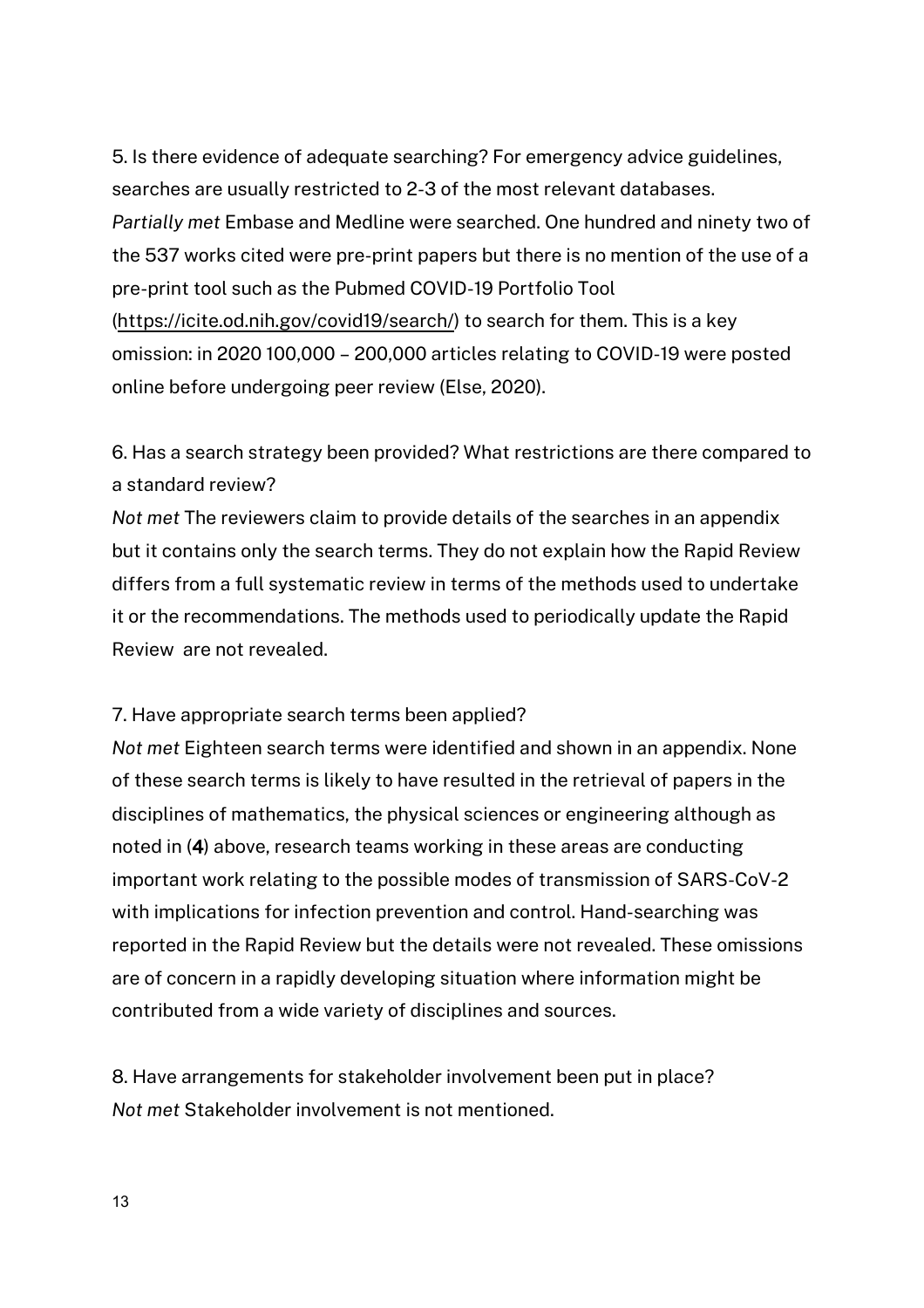9. Were adequate processes put in place to screen and select the included studies?

*Not met* 527 works are included. The screening and selection procedures are not identified. The action taken in cases of disagreement concerning selection of the included works and arrangements for third-party arbitration in cases of disagreement are not disclosed.

10. Are the procedures for extracting and synthesising the data from the included studies adequate?

*Not met* Details of data extraction and synthesis are not provided.

11. Is the procedure used to assess the quality of the evidence adequate? The quality of the body of evidence for each recommendation should be assessed, ideally with the GRADE framework.

*Not met* Methods to assess quality of the evidence are not mentioned. GRADE does not appear to have been used, although GRADE terminology is occasionally mentioned (e.g. 'certainty of the evidence'). The application of GRADE would have increased the utility of the Rapid Review as much of the supporting evidence has been obtained from low-quality evidence (e.g. cohort and caseseries studies) and single-centre studies. Use of a formal evidence-to-decision framework would show where other factors had influenced recommendations. Appendix 1 provides an example of how GRADE might be applied to an existing systematic review.

12. Is the rapid review reported in enough detail to be replicated by other interested organisations or readers? A Preferred Reporting Items for Systematic reviews and Meta-Analyses flow diagram is recommended. *Not met* The level of detail is insufficient for replication. PRISMA flow diagrams are not provided.

14 13. Is the PICO or another framework used to structure the searches? *Not met* PICO is not mentioned. No other framework to structure the research questions and findings is mentioned.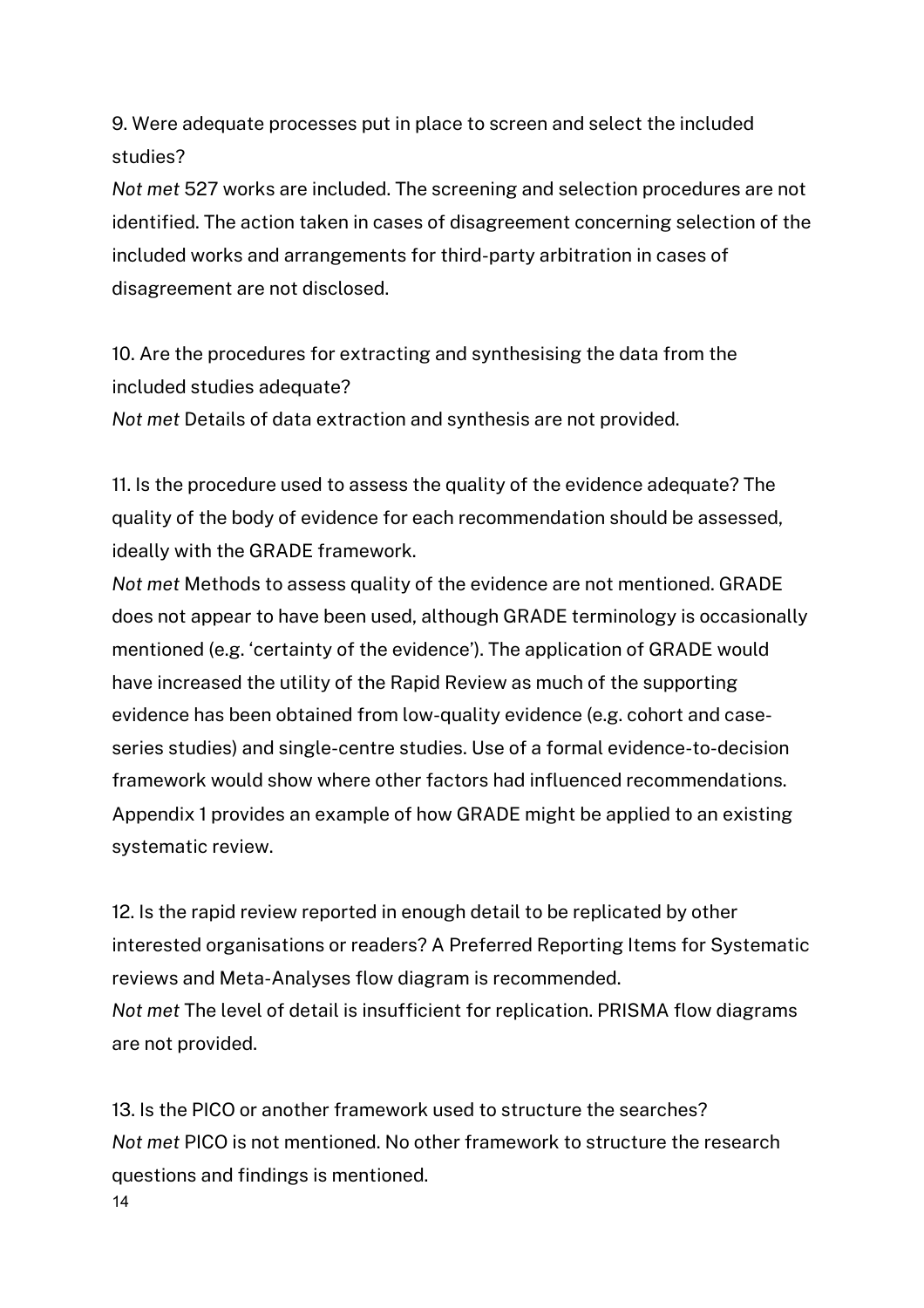14. Does the rapid review report and clearly summarise the results of the review? *Partially met* Conclusions are summarised in bullet points at the end of each section. The use of GRADE would have helped improve clarity here.

15. Does the review team identify gaps in the evidence and need for future research?

*Partially met* The Rapid Review presents areas for further research in Section 9 (page 39). The authors identify the novel nature of SARS-CoV-2 and the limited ability for research in the early stages of the outbreak as the main gaps. Need for further research to establish the viability of the virus to help determine the infectious dose and provide evidence concerning the duration of infectivity and need for more robust epidemiological evidence is identified. Additional gaps for further research are indicated at points sporadically throughout text (e.g. on page 37 it is suggested that the use of air disinfection might be considered in view of mounting interest in the role of aerosol spread for SARS-Cov-2). Unfortunately these omissions are not presented in a systematic manner and because the text is dense, it is hard to extract them. The issue of ventilation to reduce risks in health care premises is not explored except in relation to disinfection more generally.

16. Is there written disclosure that the rapid review is not intended to be a 'gold standard' systematic review and that the results should be interpreted with caution and viewed within a specific context? *Not met* Disclosures are not provided.

17. Were the recommendations formulated with a guideline development steering group, preferably using GRADE? *Not met* Recommendations are highlighted but a guideline development steering group is not mentioned.

15 18. Is there evidence that implementation and the context in which implementation will take place were considered?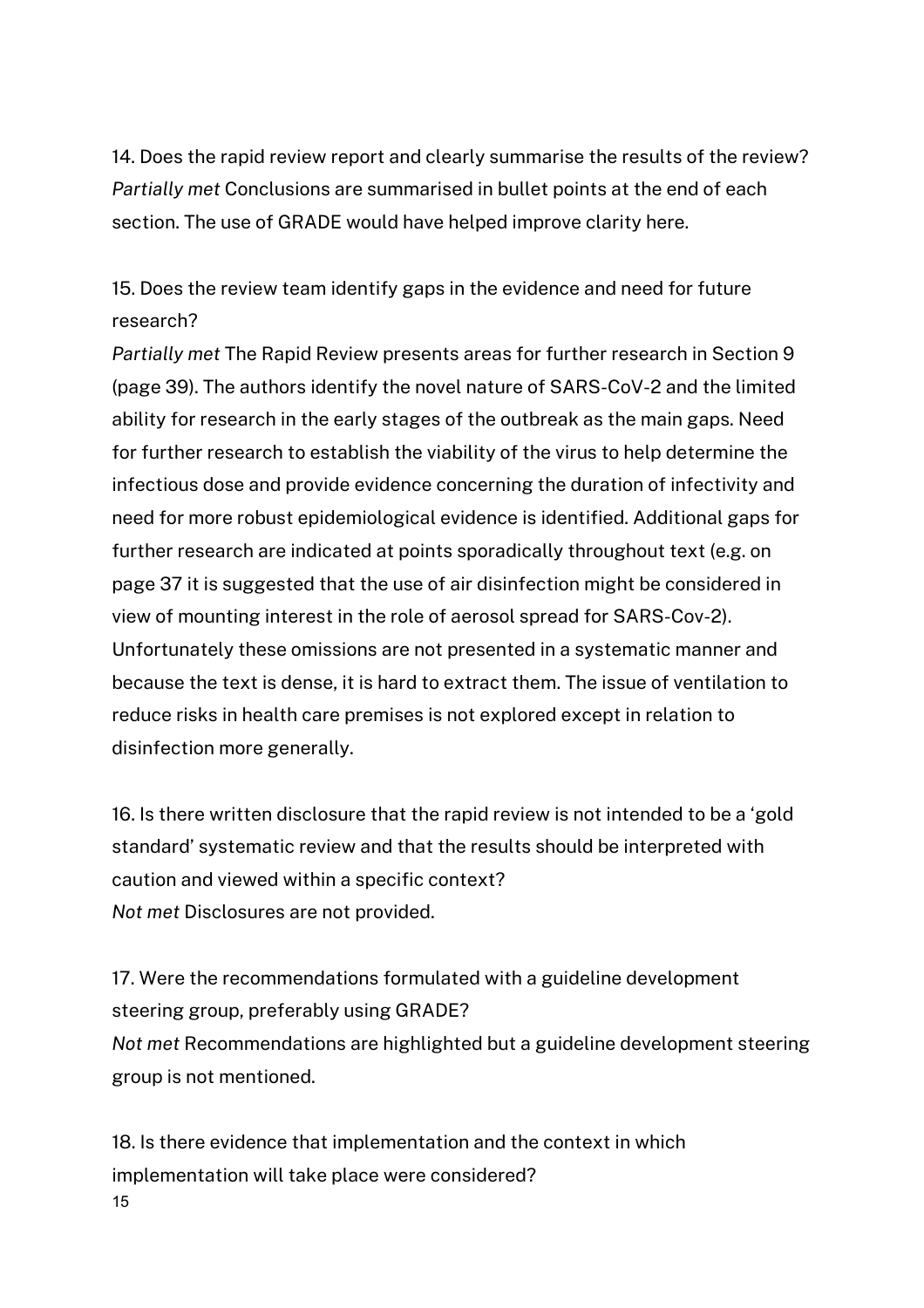*Not met* Implementation and context are not mentioned.

# **Specific issues raised by the Royal College of Nursing**

1. Are the Rapid Review and its updates sufficient to inform infection prevention and control guidance at this stage in the pandemic (February 2021) satisfactory? *Not satisfactory* Applying the critical appraisal tool, it was established that the methods used to undertake the Rapid Review fell short of the criteria for emergency advice guidelines suggested by the WHO:

- It is not clear how the sources of evidence were selected. It is likely that selection bias was introduced.
- It is not clear how the sources of evidence were critically appraised. Many key sources of information in relation to the nosocomial transmission of SARS-CoV-2 are absent. Key omissions include reports from the Healthcare Safety Investigation Branch for the nosocomial transmission of COVID-19 (Healthcare Safety Investigation Branch, 2020), international reports (e.g. Parliament of Victoria, 2021) and failure to cite the work of important authors (Fennelly, 2020; Hamilton et al., 2021; Marr et al., 2019; Milton et al., 2013; Noakes et al., 2006; Tang et al., 2021). Government briefings which may contain valuable data were not mentioned. Work ongoing at the Oxford Centre for Evidence-Based Medicine (Oxford CEBM, 2021) has not been cited.
- Failure to include key search terms such as 'aerosol', 'droplet' and 'fomitemediated transmission' which would have helped to formulate advice about PPE requirements were not mentioned.
- Information concerning aerosol-generation resulting from coughing and speech is missing. Key studies indicate that ordinary speech can generate more aerosols than medical procedures such as intubation and suction (Hamilton et al., 2021; Wilson et al., 2020).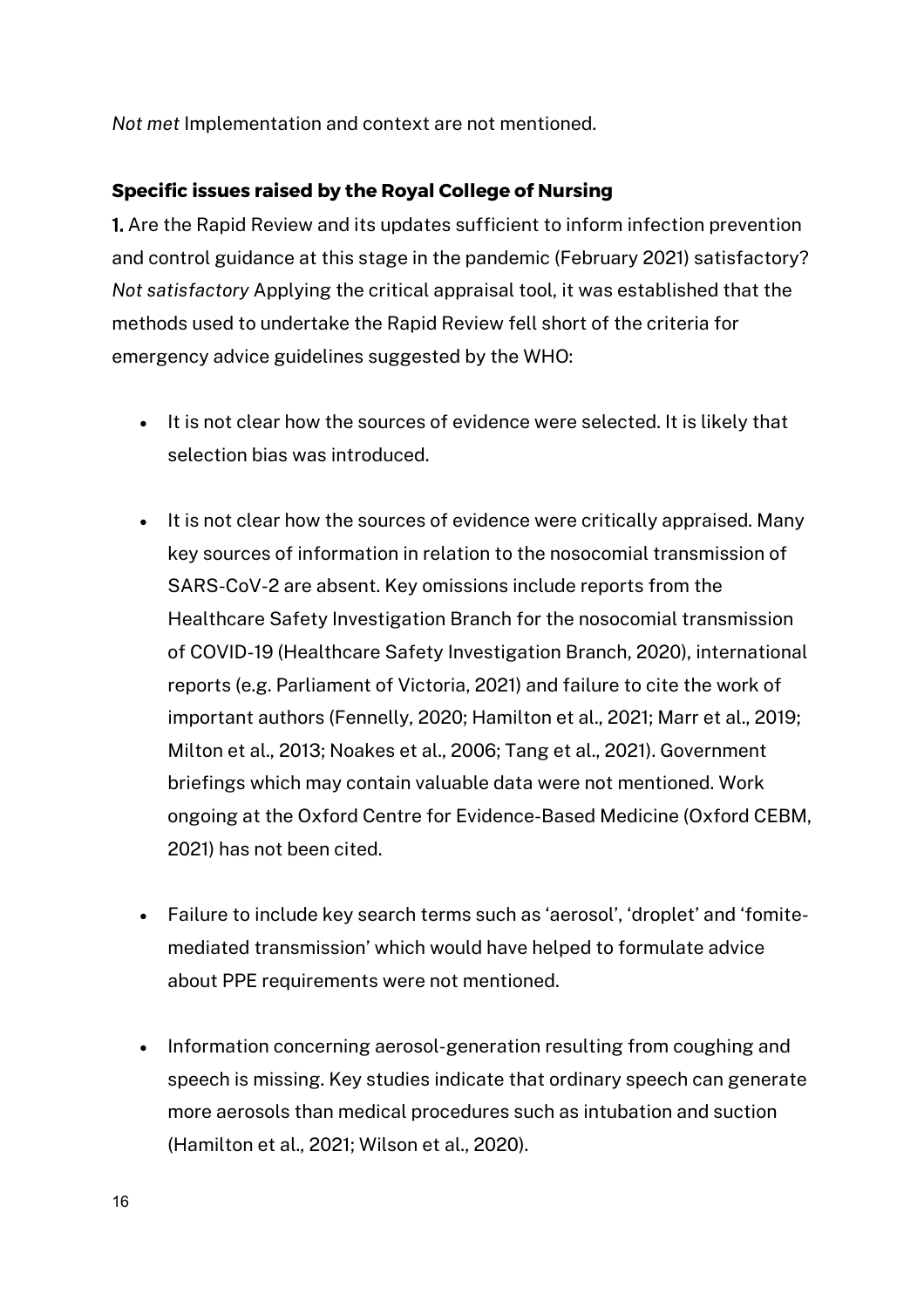Overall the Rapid Review provides a superficial account of 527 publications without the focused approach recommended in the WHO guidelines and has not been satisfactorily updated to meet the standards expected of an interim guideline.

2a. Is the Rapid Review robust enough to inform current recommendations for the level of protection required to protect health workers? *Not satisfactory* The Rapid Review does not appear robust enough to inform current recommendations for the level of protection required to protect health workers. Omission is particularly wanting in relation to the evidence underpinning the latest information concerning airborne transmission and the implications for infection prevention and control (face-protection) and ventilation in the health care estate. As stated above, the works of key authors have been excluded. This shortcoming has arisen because the model of transmission used to underpin evidence throughout the Rapid Review is outdated and depends on early guidelines from the WHO (WHO, 2020a) which have now been updated (World Health Organization, 2020b). An additional rapid review specifically relating to the use of respirators was published on 25.1.2021 but suffers from the same methodological shortcomings of as the Rapid Review.

2b. Is the evidence underpinning need for health workers in clinical areas where AGPs are not undertaken satisfactory in terms of providing protection from airborne SARS-CoV-2?

*Not satisfactory* Key references (Hamilton et al., 2021; Wilson et al., 2020) suggesting that transmission is possible in the absence of AGPs are not presented. Consequently the recommendation from the UK guidelines to restrict the use of higher-grade face protection to situations where AGPs are generated is questionable, especially in locations where ventilation to dilute aerosol particles is poor or non-existent.

3. Is the evidence underpinning recommendations for hand hygiene in relation to SARS-CoV-2 satisfactory?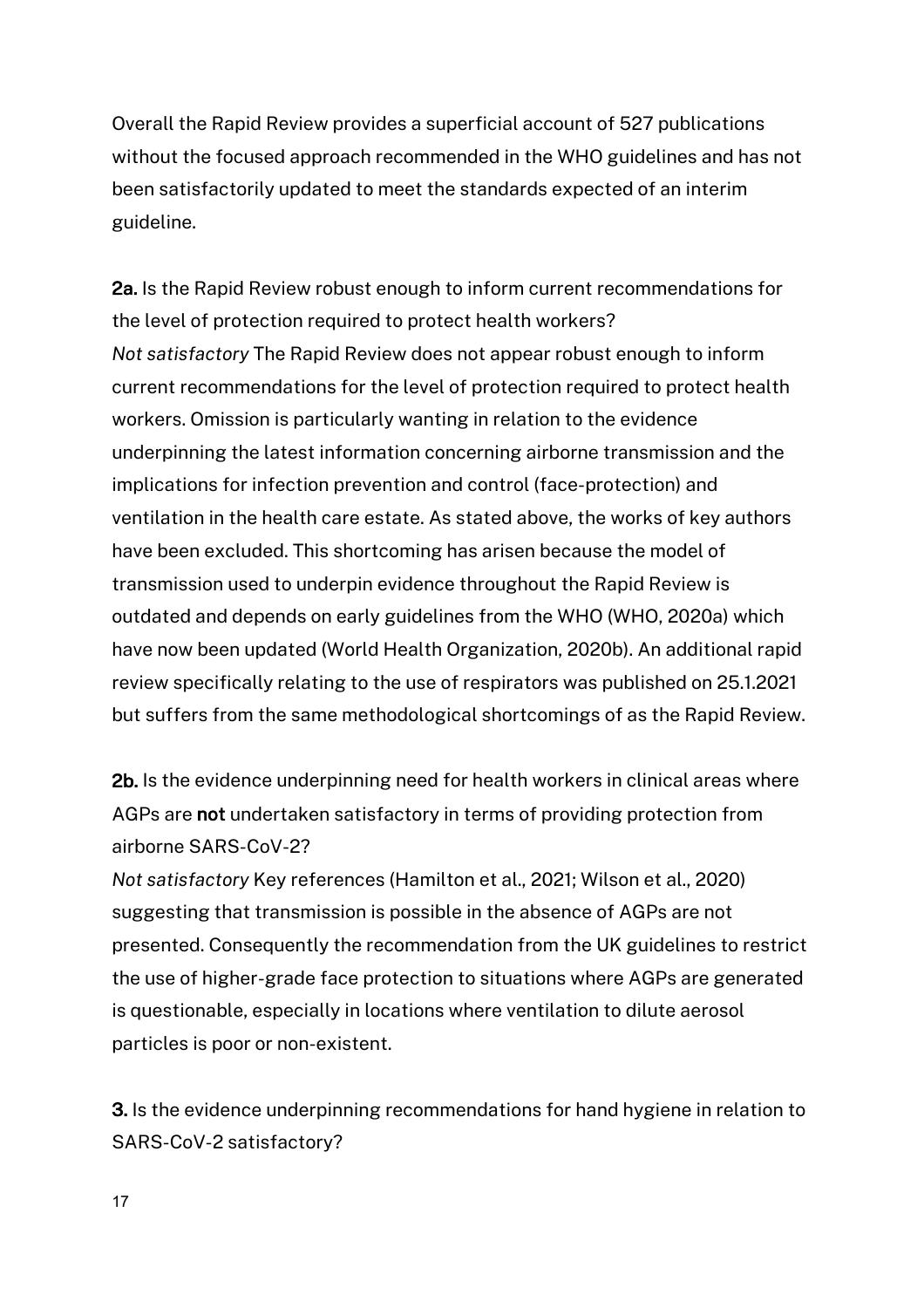*Satisfactory* The Rapid Review provides three references (Kratzel et al., 2020; Leslie et al., 2020; Rabenau et al., 2005) demonstrating that coronaviruses are deactivated by alcohol-based hand hygiene products. SARS-CoV-2 is a fragile, lipid-enveloped coronavirus and this supporting evidence is adequate for the purposes of infection prevention and control in health care settings where the use of alcohol handrubs and gels is routine.

4. Is the evidence underpinning for recommendations for glove use in relation to SARS-CoV-2 satisfactory?

*Not satisfactory* The Rapid Review does not present any information specifically in relation to the use of gloves. It recommends the use of standard infection control precautions in all situations regardless of the infectious nature of the patient. The only supporting evidence is to two references to the UK guidelines (references 14 and 427 in the Rapid Review). There is no mention of research demonstrating that health workers use non-sterile disposable gloves inappropriately or that they are frequently over-used, often at the expense of hand hygiene, thus increasing rather than decreasing infection risks (Wilson et al., 2017).

5. Is the evidence underpinning recommendations for environmental cleaning in relation to SARS-CoV-2 that has implications for nursing and midwifery practice satisfactory?

*Not satisfactory* The Rapid Review mentions a number of research studies but these are dismissed as providing unclear evidence. Instead the recommendations appear very general and are based on the UK guidelines and guidance to the the National Infection Prevention and Control Manual: NHS National Services Scotland (NHS Scotland - National Services Scotland, 2020) (reference 332) which are based on the Rapid Review.

6a. Is the Rapid Review transparent in terms of the level of evidence used to inform the UK guidelines?

18 *Not transparent* As discussed above, transparency is lacking in terms of the search strategy, selection of the included works and the processes used to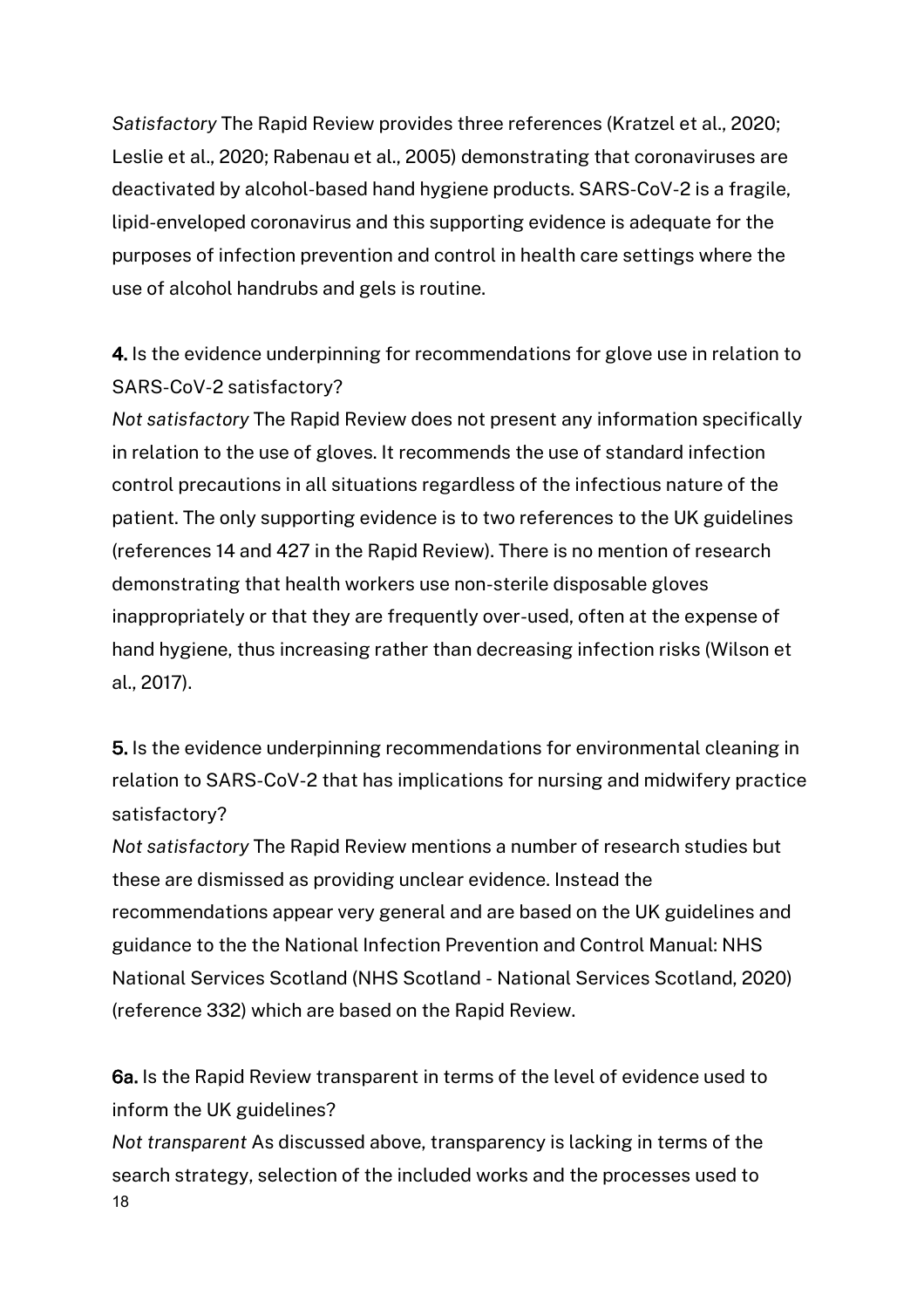critically appraise them and assess quality of the evidence, for example with the use of GRADE.

6b. If the response to 6a above is negative, what level of evidence is provided in the Rapid Review?

*Uncertain* It is not possible to determine the level of evidence provided by the Rapid Review for all the reasons given in 6a above.

7. Are the search strategies used in the Rapid Review appropriate and sufficient to inform UK infection control and prevention guidance? *Not sufficient* The search strategies are not described in the Rapid Review. From the number and quality of the included works, it is possible to deduce that these strategies were not appropriate or sufficient to inform UK infection and prevention guidance at this point in the pandemic. As indicated above, key information is omitted.

8. Are there any gaps in the evidence base identified in the Rapid Review? *Response* Recommendations to support the use of face-protection and environmental decontamination are inadequate. There are no recommendations concerning the role of ventilation to prevent and control the transmission of SARS-CoV-2 in health care settings.

9. If the Rapid Review is not sufficient at this time, what is needed to inform guideline development?

*Response* The Rapid Review needs to be replaced by an interim review adopting the criteria from the WHO for interim reviews of the literature. The research team should be multidisciplinary and include stakeholders from key professional groups at the frontline, their professional bodies and patient groups.

# *Additional points of concern*

19 It is not always possible to determine the source of the evidence underpinning the Rapid Review because of extensive cross-referencing between the documents. At intervals throughout the text, the Rapid Review cites the UK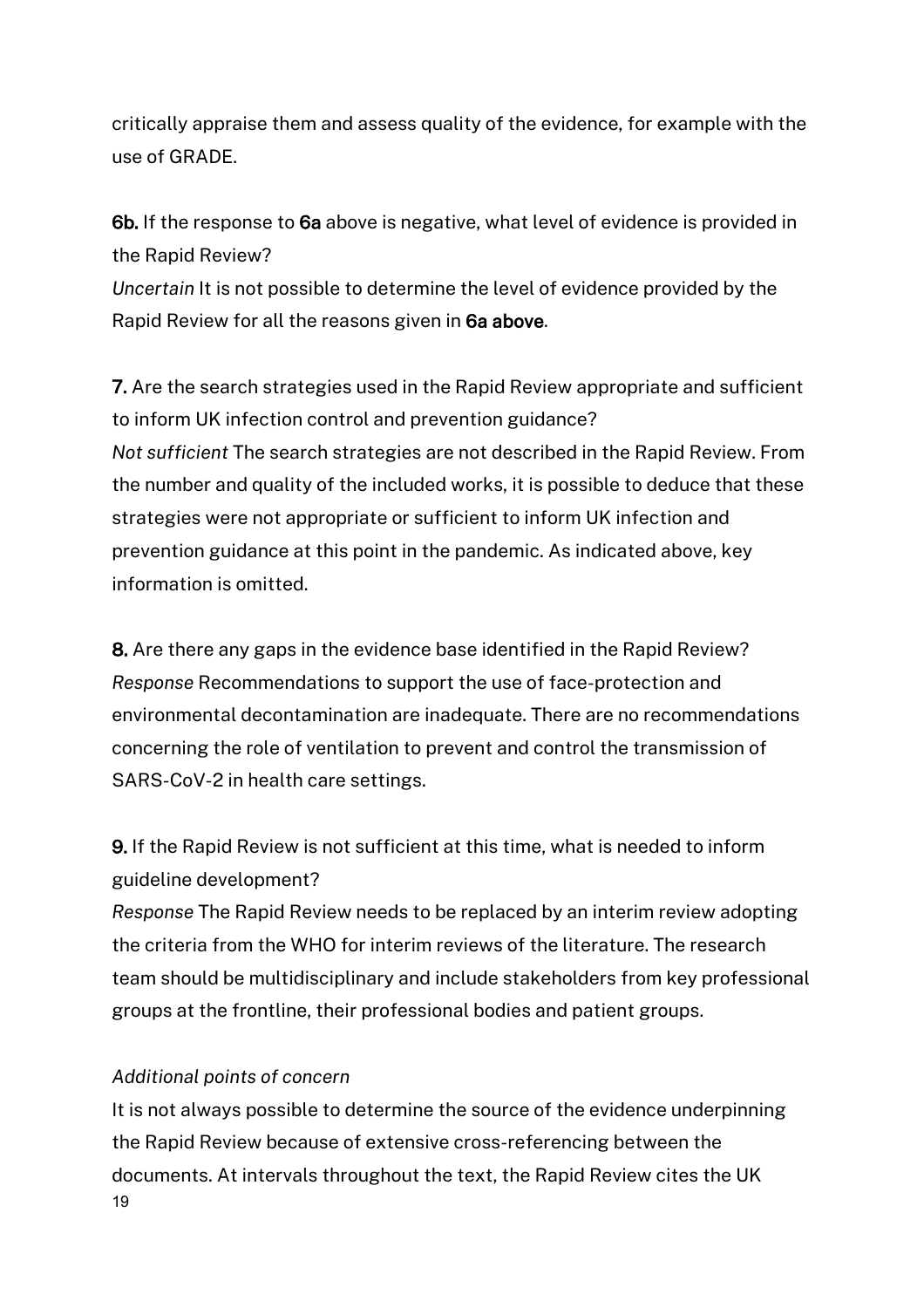guidelines as the source of information but according to the UK guidelines, the Rapid Review is the source of its underpinning evidence.

The WHO and other scientific works use the terms 'aerosols', 'droplet nuclei', 'airborne' and 'small particles' interchangeably. The Rapid Review further adds to this confusion by creating a new term: 'air-mediated transmission'.

# **CONCLUSION**

The UK guidelines are over-reliant on the Rapid Review at the expense of other sources of evidence. The Rapid Review does not meet contemporary standards for the conduct of rapid reviews although such guidelines adapted for emergency situations exist and there are recent good examples. The Rapid Review and consequently the UK guidelines that draw on it have not been appropriately updated to meet the needs of an outbreak situation now progressing into its second year. In particular, the evidence relating to airborne transmission, the ventilation of health care premises and the implications for the use of face-protection need to be re-considered.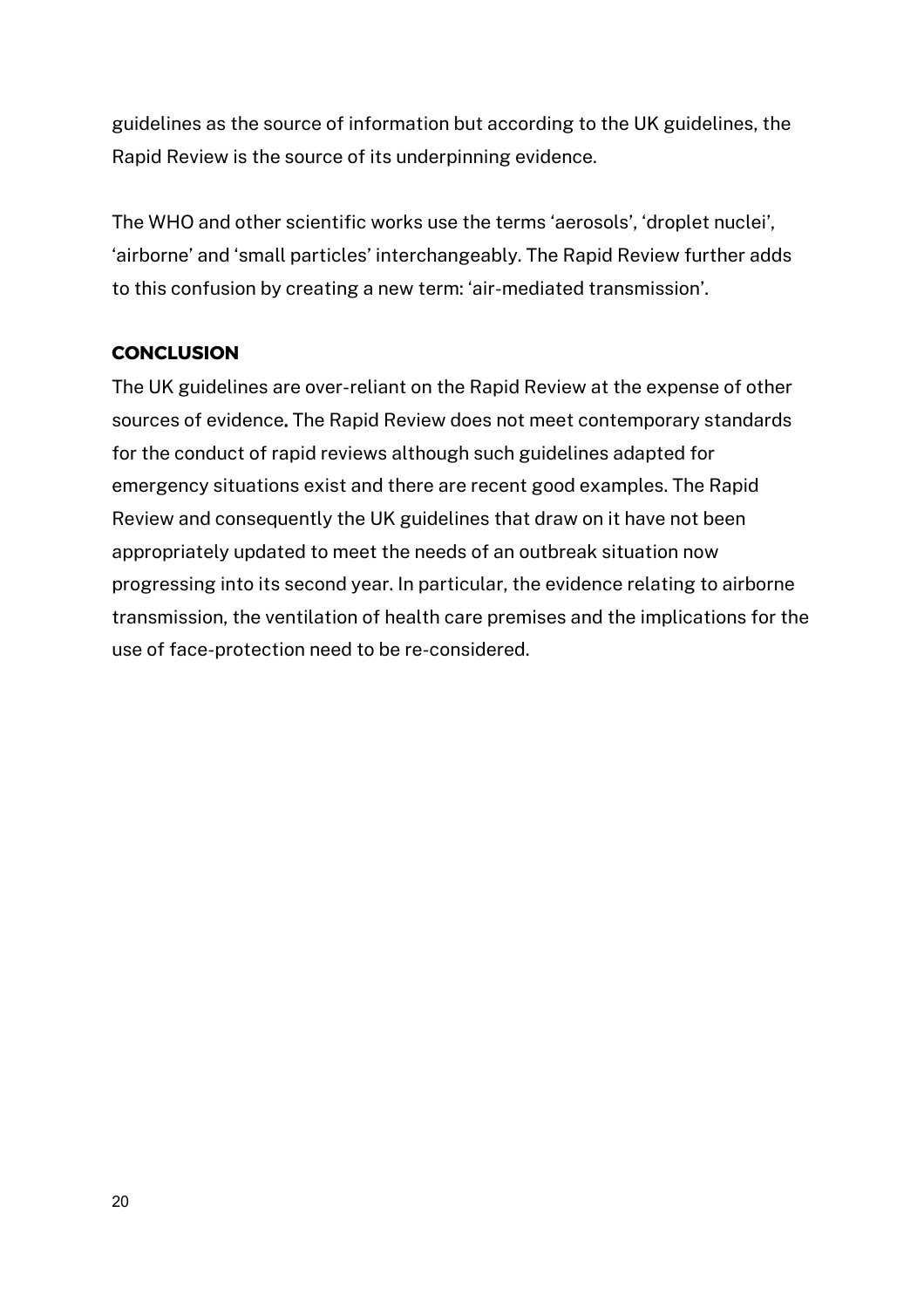### **Appendix**

Here we demonstrate how the full GRADE and GRADE Evidence to Decision Framework could be applied. The question is whether N95/FFP2 masks should be used by nurses. The most recent systematic review was used to inform this decision; however there were a number of limitations in the application of this evidence to answer the question – most notably that the studies were looking at influenza transmission not Covid-19. More recent reviews might be found in pre-publication databases. If this is not the case a full systematic review needs to be conducted. It is important to note that this is not a recommendation from the authors, but an example of how one could be made.

### Author(s): Dinah Gould, Edward Purssell

Question: Do medical masks vs. N95/FFP2 masks result in greater transmission of Covid-19?

### Outcome: Laboratory-confirmed infection with any respiratory viruses

#### Setting: Inpatient wards

Bibliography: Barycka, K., Szarpak, L., Filipiak, K. J., Jaguszewski, M., Smereka, J., Ladny, J. R., & Turan, O. (2020). Comparative effectiveness of N95 respirators and surgical/face masks in preventing airborne infections in the era of SARS-CoV2 pandemic: A meta-analysis of randomized trials. PLOS ONE, 15(12), e0242901. https://doi.org/10.1371/journal.pone.0242901

| <b>Certainty assessment</b>                                 |                        |                                  |                               |                              | N° of patients          |                              | <b>Effect</b>             |                                       | <b>Certaint</b>  | Importance                                                                 |                                       |                 |
|-------------------------------------------------------------|------------------------|----------------------------------|-------------------------------|------------------------------|-------------------------|------------------------------|---------------------------|---------------------------------------|------------------|----------------------------------------------------------------------------|---------------------------------------|-----------------|
| $N^{\circ}$ of<br>studie<br>S.                              | <b>Study</b><br>design | <b>Risk</b><br>οf<br><b>bias</b> | Inconsistenc Indirectnes<br>v | s                            | <b>Imprecisio</b><br>n. | Other<br>consideratio<br>ns. | <b>Medica</b><br>masks    | N95/<br>FFP <sub>2</sub><br>mask<br>s | е<br>(95%<br>CI) | <b>Relativ Absolut</b><br>е<br>(95%<br>CI)                                 |                                       |                 |
| Laboratory-confirmed infection with any respiratory viruses |                        |                                  |                               |                              |                         |                              |                           |                                       |                  |                                                                            |                                       |                 |
| 4                                                           | randomised<br>trials   | not<br>serious                   | serious <sup>a</sup>          | very<br>serious <sup>b</sup> | serious <sup>C</sup>    | none                         | 108/<br>1370<br>$(7.9\%)$ | 104/<br>1832<br>$(5.7\%)$             | RR 1.12<br>(.41) | 7 more<br>$(0.88 \text{ to }   \text{per } 1,000  $<br>(from 7<br>fewer to | $\bigoplus$ OOO<br><b>VERY</b><br>LOW | <b>CRITICAL</b> |

CI: Confidence interval; RR: Risk ratio

**Explanations** 

a. I <sup>2</sup> 26%, but one study with opposite outcome

b. Studies on influenza

c. Wide confidence intervals

23 more)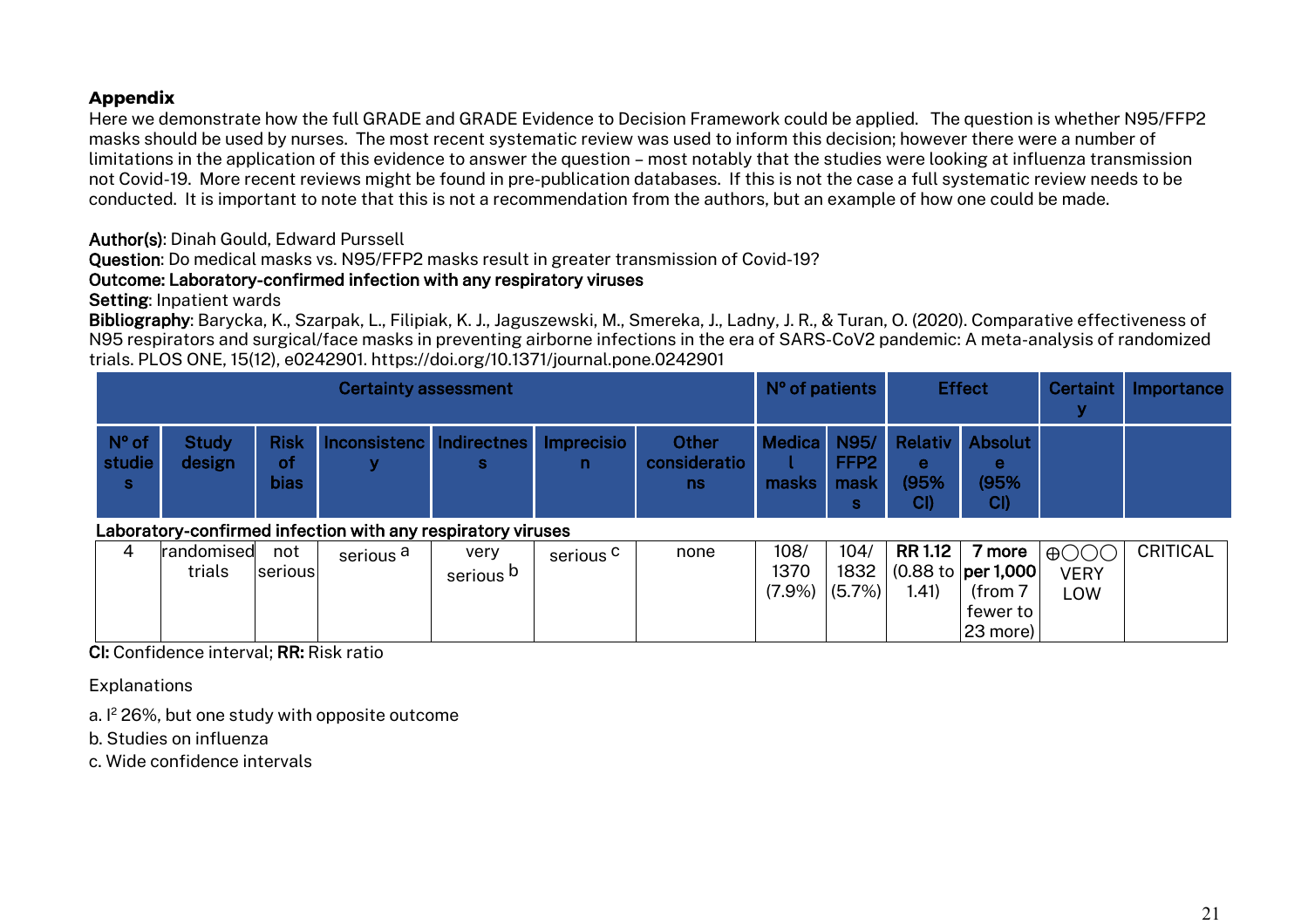#### **SUMMARY OF JUDGEMENTS**

|                                                                        | <b>JUDGEMENT</b>                           |                                                     |                                                                 |                                               |                                    |        |                                  |
|------------------------------------------------------------------------|--------------------------------------------|-----------------------------------------------------|-----------------------------------------------------------------|-----------------------------------------------|------------------------------------|--------|----------------------------------|
| <b>PROBLEM</b>                                                         | <b>No</b>                                  | Probably no                                         | Probably yes                                                    | Yes                                           |                                    | Varies | Don't<br>know                    |
| <b>DESIRABLE EFFECTS</b>                                               | <b>Trivial</b>                             | Small                                               | Moderate                                                        | Large                                         |                                    | Varies | Don't<br>know                    |
| <b>UNDESIRABLE EFFECTS</b>                                             | Large                                      | Moderate                                            | <b>Small</b>                                                    | <b>Trivial</b>                                |                                    | Varies | Don't<br>know                    |
| <b>CERTAINTY OF</b><br><b>EVIDENCE</b>                                 | Very low                                   | Low                                                 | Moderate                                                        | High                                          |                                    |        | No<br>included<br>studies        |
| <b>VALUES</b>                                                          | Important<br>uncertainty or<br>variability | Possibly important<br>uncertainty or<br>variability | Probably no important<br>uncertainty or<br>variability          | No important<br>uncertainty or<br>variability |                                    |        |                                  |
| <b>BALANCE OF EFFECTS</b>                                              | Favours the<br>comparison                  | Probably favours<br>the comparison                  | Does not favour either<br>the intervention or the<br>comparison | <b>Probably favours</b><br>the intervention   | <b>Favours the</b><br>intervention | Varies | Don't<br>know                    |
| <b>RESOURCES REQUIRED</b>                                              | Large costs                                | Moderate costs                                      | Negligible costs and<br>savings                                 | Moderate savings                              | Large<br>savings                   | Varies | Don't<br>know                    |
| <b>CERTAINTY OF</b><br><b>EVIDENCE OF REQUIRED</b><br><b>RESOURCES</b> | Very low                                   | Low                                                 | Moderate                                                        | High                                          |                                    |        | <b>No</b><br>included<br>studies |
| <b>COST EFFECTIVENESS</b>                                              | Favours the<br>comparison                  | Probably favours<br>the comparison                  | Does not favour either<br>the intervention or the<br>comparison | Probably favours<br>the intervention          | Favours the<br>intervention        | Varies | <b>No</b><br>included<br>studies |
| <b>EQUITY</b>                                                          | Reduced                                    | Probably reduced                                    | Probably no impact                                              | Probably<br>increased                         | <b>Increased</b>                   | Varies | Don't<br>know                    |
| <b>ACCEPTABILITY</b>                                                   | No                                         | Probably no                                         | Probably yes                                                    | Yes                                           |                                    | Varies | Don't<br>know                    |
| <b>FEASIBILITY</b>                                                     | <b>No</b>                                  | Probably no                                         | Probably yes                                                    | Yes                                           |                                    | Varies | Don't<br>know                    |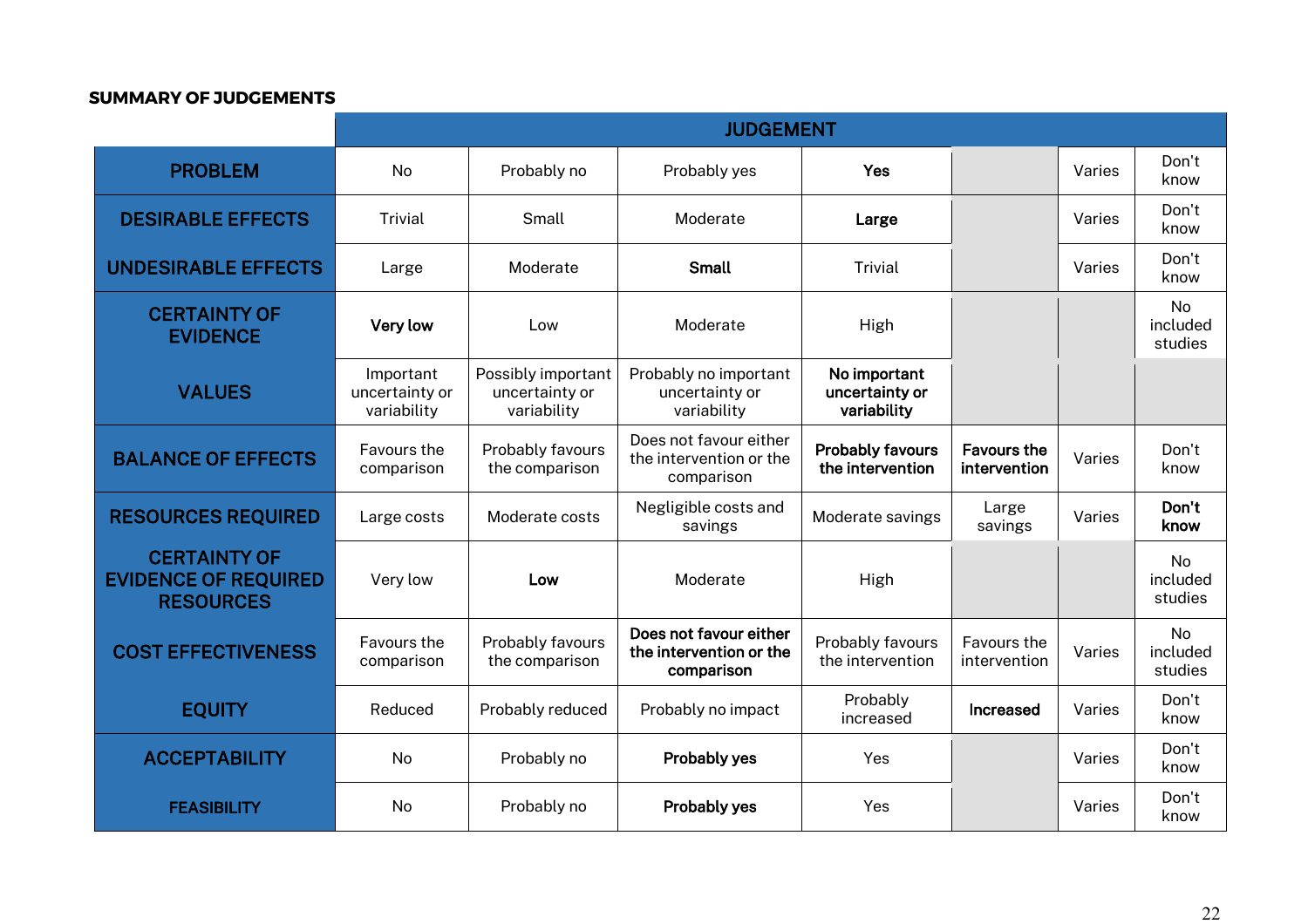# **TYPE OF RECOMMENDATION**

| Strong<br>recommendation<br>against the<br>intervention | Conditional<br>recommendation<br>$\vert$ against the intervention $\vert$ | Conditional recommendation<br>for either the intervention or<br>the comparison | Conditional<br>recommendation for the<br>intervention | Strong<br>recommendation for<br>the intervention |
|---------------------------------------------------------|---------------------------------------------------------------------------|--------------------------------------------------------------------------------|-------------------------------------------------------|--------------------------------------------------|
|                                                         |                                                                           |                                                                                |                                                       |                                                  |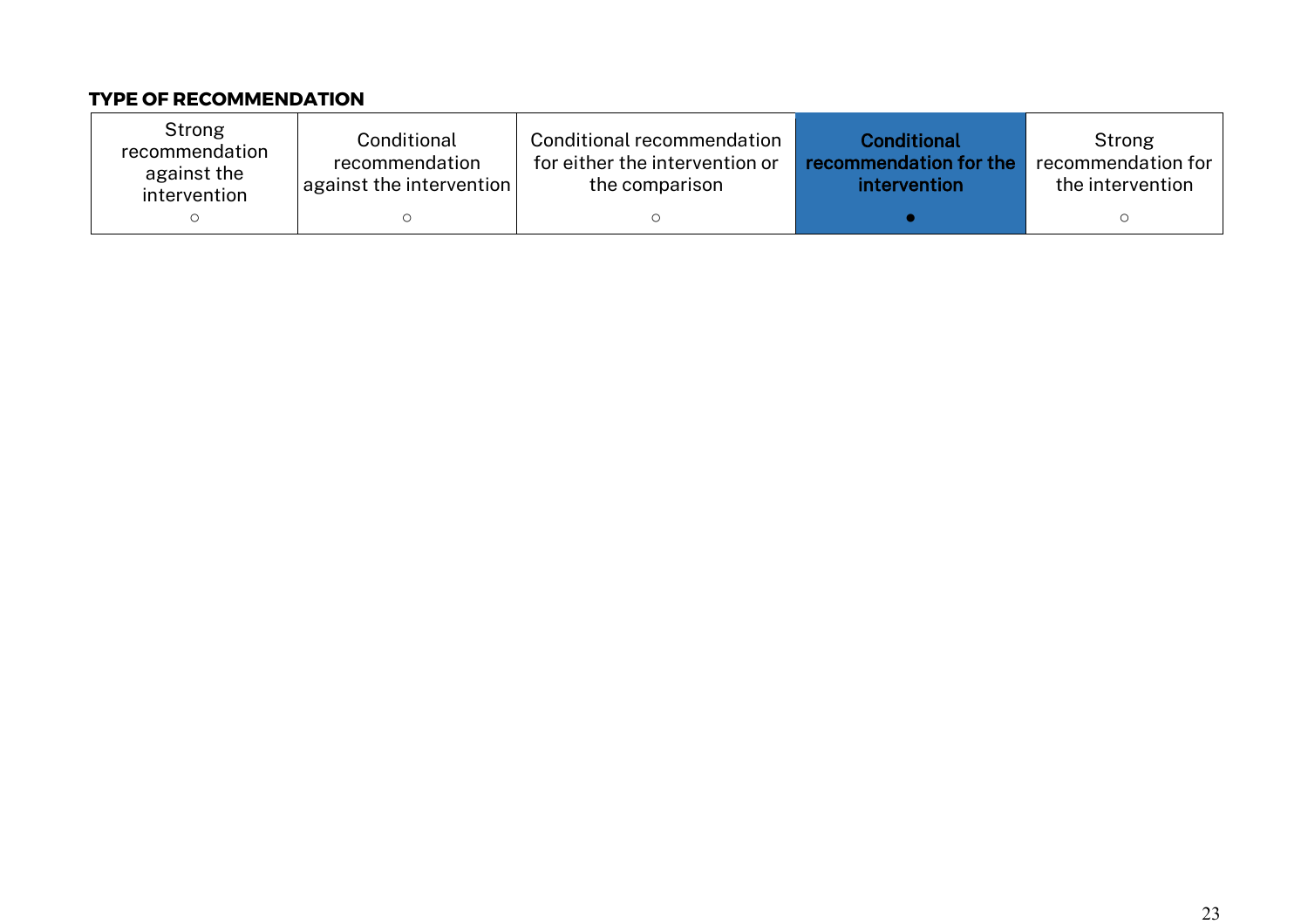# **References**

Department of Health and Social Care, 2020. New film shows importance of ventilation to reduce spread of COVID-19 [WWW Document]. GOV.UK. URL https://www.gov.uk/government/news/new-film-shows-importance-ofventilation-to-reduce-spread-of-covid-19 (accessed 2.18.21).

Else, H., 2020. How a torrent of COVID science changed research publishing in seven charts. *Nature* 588, 553–553. https://doi.org/10.1038/d41586-020- 03564-y

Fennelly, K.P., 2020. Particle sizes of infectious aerosols: implications for infection control. *Lancet Respir. Med.* 8, 914–924. https://doi.org/10.1016/S2213- 2600(20)30323-4

Garritty, C., Gartlehner, G., Nussbaumer-Streit, B., King, V.J., Hamel, C., Kamel, C., Affengruber, L., Stevens, A., 2021. Cochrane Rapid Reviews Methods Group offers evidence-informed guidance to conduct rapid reviews. *J. Clin. Epidemiol.* 130, 13–22. https://doi.org/10.1016/j.jclinepi.2020.10.007

Hamilton, F., Gregson, F., Arnold, D., Sheikh, S., Ward, K., Brown, J., Moran, E., White, C., Morley, A., AERATOR group, Bzdek, B., Reid, J., Maskell, N., Dodd, J., 2021. Aerosol emission from the respiratory tract: an analysis of relative risks from oxygen delivery systems (preprint). *Infectious Diseases* (except HIV/AIDS). https://doi.org/10.1101/2021.01.29.21250552

Healthcare Safety Investigation Branch, 2020. COVID-19 transmission in hospitals - Healthcare Safety Investigation Branch [WWW Document]. URL https://www.hsib.org.uk/investigations-cases/covid-19-transmission-hospitals/ (accessed 2.25.21).

Kratzel, A., Todt, D., V'kovski, P., Steiner, S., Gultom, M., Thao, T.T.N., Ebert, N., Holwerda, M., Steinmann, J., Niemeyer, D., Dijkman, R., Kampf, G., Drosten, C., Steinmann, E., Thiel, V., Pfaender, S., 2020. Inactivation of Severe Acute Respiratory Syndrome Coronavirus 2 by WHO-Recommended Hand Rub Formulations and Alcohols. *Emerg. Infect. Dis*. 26, 1592–1595. https://doi.org/10.3201/eid2607.200915

Leslie, R.A., Zhou, S.S., Macinga, D.R., 2020. Inactivation of SARS-CoV-2 by commercially available alcohol-based hand sanitizers. *Am. J. Infect. Control* S019665532030804X. https://doi.org/10.1016/j.ajic.2020.08.020

Marr, L.C., Tang, J.W., Van Mullekom, J., Lakdawala, S.S., 2019. Mechanistic insights into the effect of humidity on airborne influenza virus survival, transmission and incidence. *J. R. Soc. Interface* 16, 20180298. https://doi.org/10.1098/rsif.2018.0298

Milton, D.K., Fabian, M.P., Cowling, B.J., Grantham, M.L., McDevitt, J.J., 2013. Influenza Virus Aerosols in Human Exhaled Breath: Particle Size, Culturability,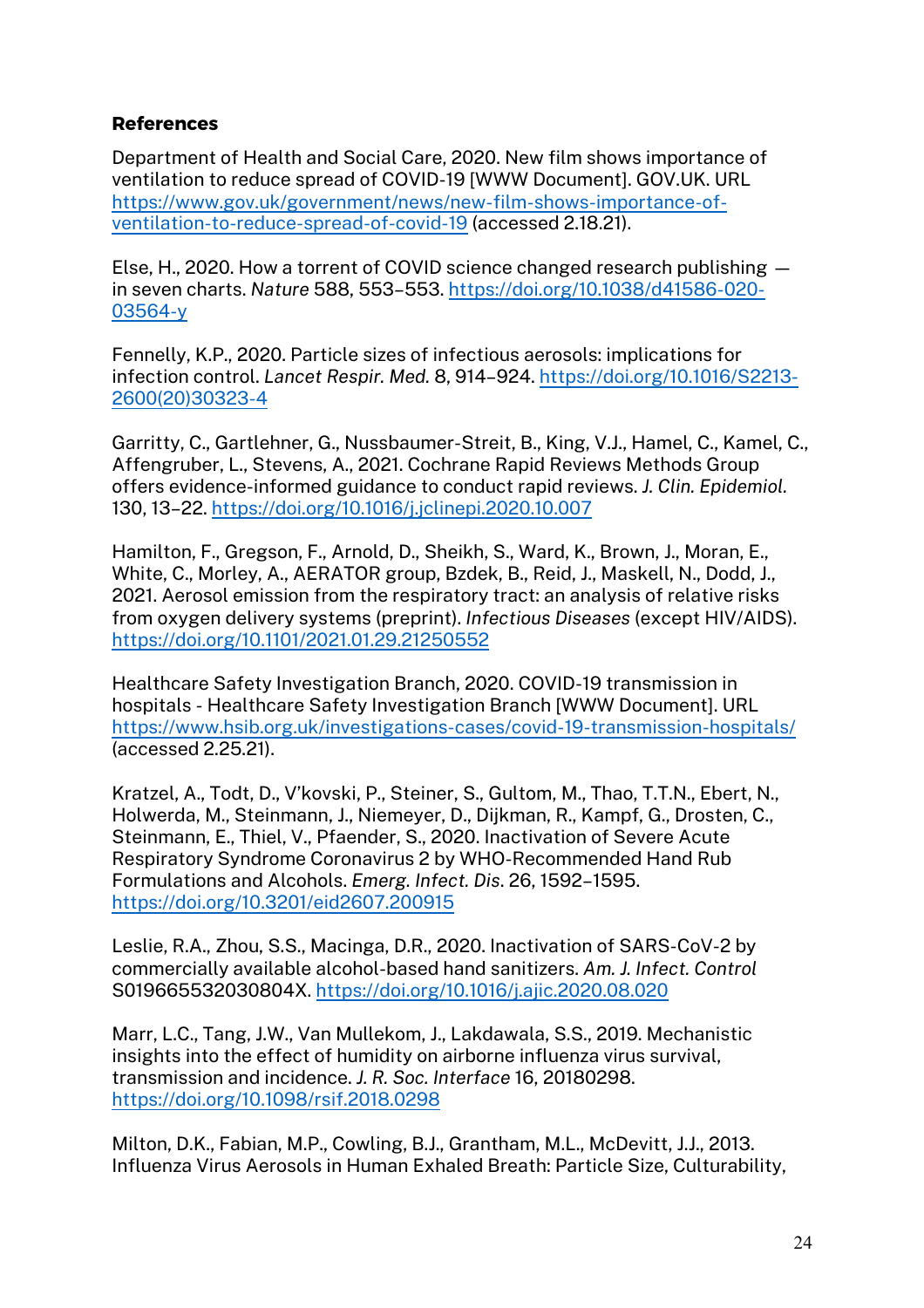and Effect of Surgical Masks. *PLoS Pathog*. 9, e1003205. https://doi.org/10.1371/journal.ppat.1003205

Milwid, R., Steriu, A., Arino, J., Heffernan, J., Hyder, A., Schanzer, D., Gardner, E., Haworth-Brockman, M., Isfeld-Kiely, H., Langley, J.M., Moghadas, S.M., 2016. Toward Standardizing a Lexicon of Infectious Disease Modeling Terms. Front. Public Health 4. https://doi.org/10.3389/fpubh.2016.00213

Morgan, R.L., Florez, I., Falavigna, M., Kowalski, S., Akl, E.A., Thayer, K.A., Rooney, A., Schünemann, H.J., 2018. Development of rapid guidelines: 3. GIN-McMaster Guideline Development Checklist extension for rapid recommendations. *Health Res. Policy Syst*. 16, 63. https://doi.org/10.1186/s12961-018-0330-0

Mutambudzi, M., Niedwiedz, C., Macdonald, E. B., Leyland, A., Mair, F., Anderson, J., Celis-Morales, C., Cleland, J., Forbes, J., Gill, J., Hastie, C., Ho, F., Jani, B., Mackay, D. F., Nicholl, B., O'Donnell, C., Sattar, N., Welsh, P., Pell, J. P., … Demou, E. (2020). Occupation and risk of severe COVID-19: prospective cohort study of 120 075 UK Biobank participants. *Occupational and Environmental Medicine*, oemed-2020-106731. https://doi.org/10.1136/oemed-2020-106731

NHS Scotland - National Services Scotland, 2020. National Infection Prevention and Control Manual: Scottish COVID-19 Infection Prevention and Control Addendum for Acute Settings [WWW Document]. URL http://www.nipcm.hps.scot.nhs.uk/scottish-covid-19-infection-prevention-andcontrol-addendum-for-acute-settings/ (accessed 2.25.21).

Noakes, C.J., Beggs, C.B., Sleigh, P.A., Kerr, K.G., 2006. Modelling the transmission of airborne infections in enclosed spaces. *Epidemiol. Infect*. 134, 1082–1091. https://doi.org/10.1017/S0950268806005875

Oxford CEBM, 2021. Oxford COVID-19 Evidence Service [WWW Document]. Cent. Evid.-Based Med. URL https://www.cebm.net/oxford-covid-19-evidence-service/ (accessed 2.25.21).

Parliament of Victoria, 2021. Parliament of Victoria - Inquiry into the Victorian Government's Response to the COVID-19 Pandemic [WWW Document]. URL https://www.parliament.vic.gov.au/paec/function/1000-paec/inquiry-into-thevictorian-government-s-response-to-the-covid-19-pandemic (accessed 2.25.21).

Polisena, J., Garritty, C., Kamel, C., Stevens, A., Abou-Setta, A.M., 2015. Rapid review programs to support health care and policy decision making: a descriptive analysis of processes and methods. *Syst. Rev*. 4, 26. https://doi.org/10.1186/s13643-015-0022-6

Rabenau, H.F., Kampf, G., Cinatl, J., Doerr, H.W., 2005. Efficacy of various disinfectants against SARS coronavirus. *J. Hosp. Infect*. 61, 107–111. https://doi.org/10.1016/j.jhin.2004.12.023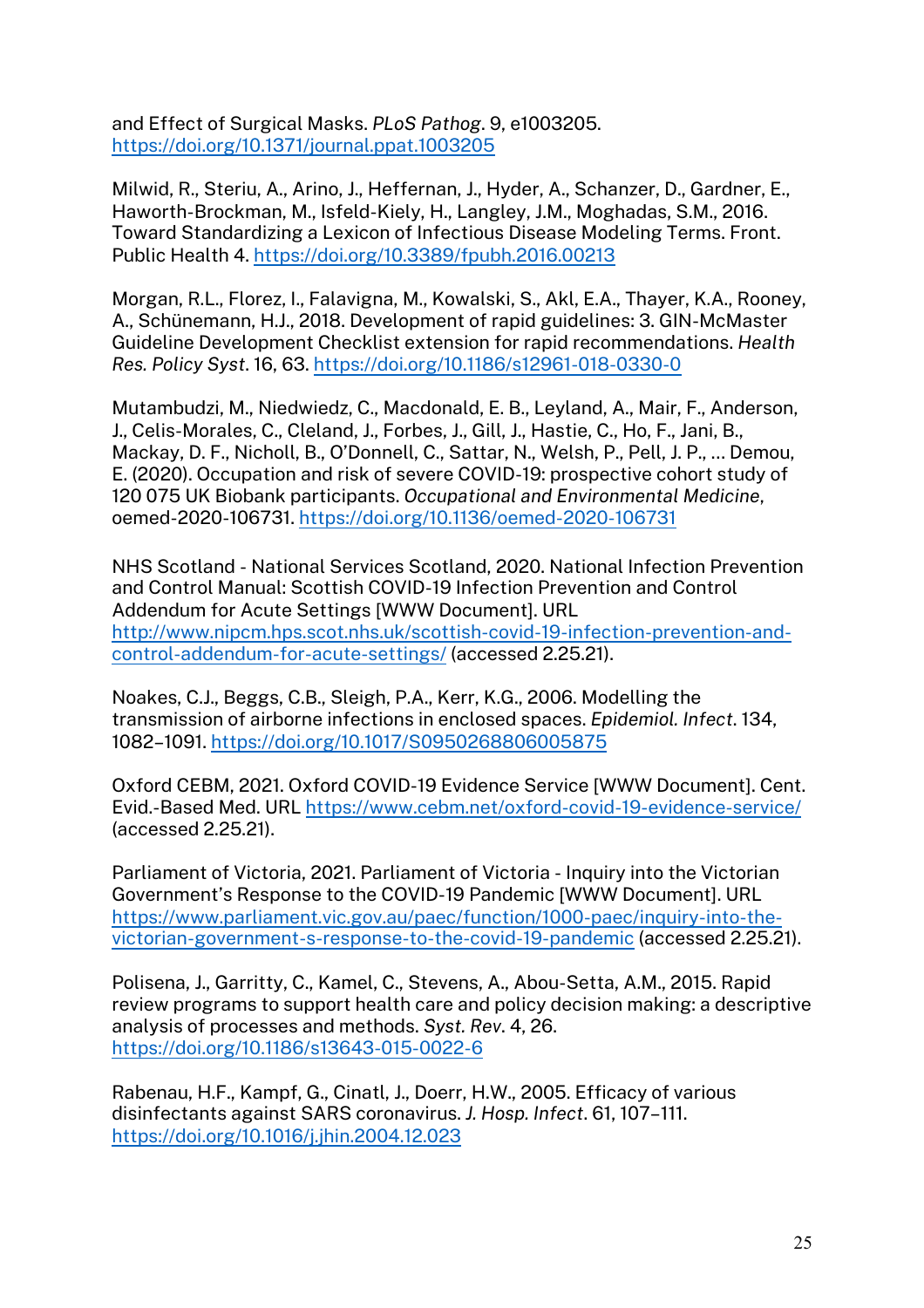Rapid Review of the Literature: Respirators in health and care settings for the prevention of COVID-19 transmission (PDF, 291KB) https://www.hps.scot.nhs.uk/web-resources-container/rapid-review-of-theliterature-respirators-in-health-and-care-settings-for-the-prevention-of-covid-19-transmission/ (accessed 26.2.2021)

Rothan, H.A., Byrareddy, S.N., 2020. The epidemiology and pathogenesis of coronavirus disease (COVID-19) outbreak. *J. Autoimmun.* 109, 102433. https://doi.org/10.1016/j.jaut.2020.102433

Schünemann, H., Brożek, J., Guyatt, G., Oxman, A., 2013. *GRADE handbook* [WWW Document]. URL https://gdt.gradepro.org/app/handbook/handbook.html#h.9rdbelsnu4iy (accessed 2.19.21).

Shields, A., Faustini, S. E., Perez-Toledo, M., Jossi, S., Aldera, E., Allen, J. D., Al-Taei, S., Backhouse, C., Bosworth, A., Dunbar, L. A., Ebanks, D., Emmanuel, B., Garvey, M., Gray, J., Kidd, I. M., McGinnell, G., McLoughlin, D. E., Morley, G., O'Neill, J., … Richter, A. G. (2020). SARS-CoV-2 seroprevalence and asymptomatic viral carriage in healthcare workers: a cross-sectional study. *Thorax*, *75*(12), 1089– 1094. https://doi.org/10.1136/thoraxjnl-2020-215414

Tang, J.W., Bahnfleth, W.P., Bluyssen, P.M., Buonanno, G., Jimenez, J.L., Kurnitski, J., Li, Y., Miller, S., Sekhar, C., Morawska, L., Marr, L.C., Melikov, A.K., Nazaroff, W.W., Nielsen, P.V., Tellier, R., Wargocki, P., Dancer, S.J., 2021. Dismantling myths on the airborne transmission of severe acute respiratory syndrome coronavirus (SARS-CoV-2). *J. Hosp. Infect.* S0195670121000074. https://doi.org/10.1016/j.jhin.2020.12.022

Thomas, L., 1999. Clinical practice guidelines. *Evid. Based Nurs*. 2, 38–39. https://doi.org/10.1136/ebn.2.2.38

Tran, K., Cimon, K., Severn, M., Pessoa-Silva, C.L., Conly, J., 2012. Aerosol Generating Procedures and Risk of Transmission of Acute Respiratory Infections to Healthcare Workers: A Systematic Review. PLoS ONE 7, e35797. https://doi.org/10.1371/journal.pone.0035797

Tricco, A.C., Langlois, E.V., Straus, S.E., World Health Organization, Alliance for Health Policy and Systems Research, 2017. Rapid reviews to strengthen health policy and systems: a practical guide.

Wilson, J., Bak, A., Loveday, H.P., 2017. Applying human factors and ergonomics to the misuse of nonsterile clinical gloves in acute care. *Am. J. Infect. Control* 45, 779–786. https://doi.org/10.1016/j.ajic.2017.02.019

Wilson, N., Corbett, S., Tovey, E., 2020. Airborne transmission of covid-19. *BMJ*  m3206. https://doi.org/10.1136/bmj.m3206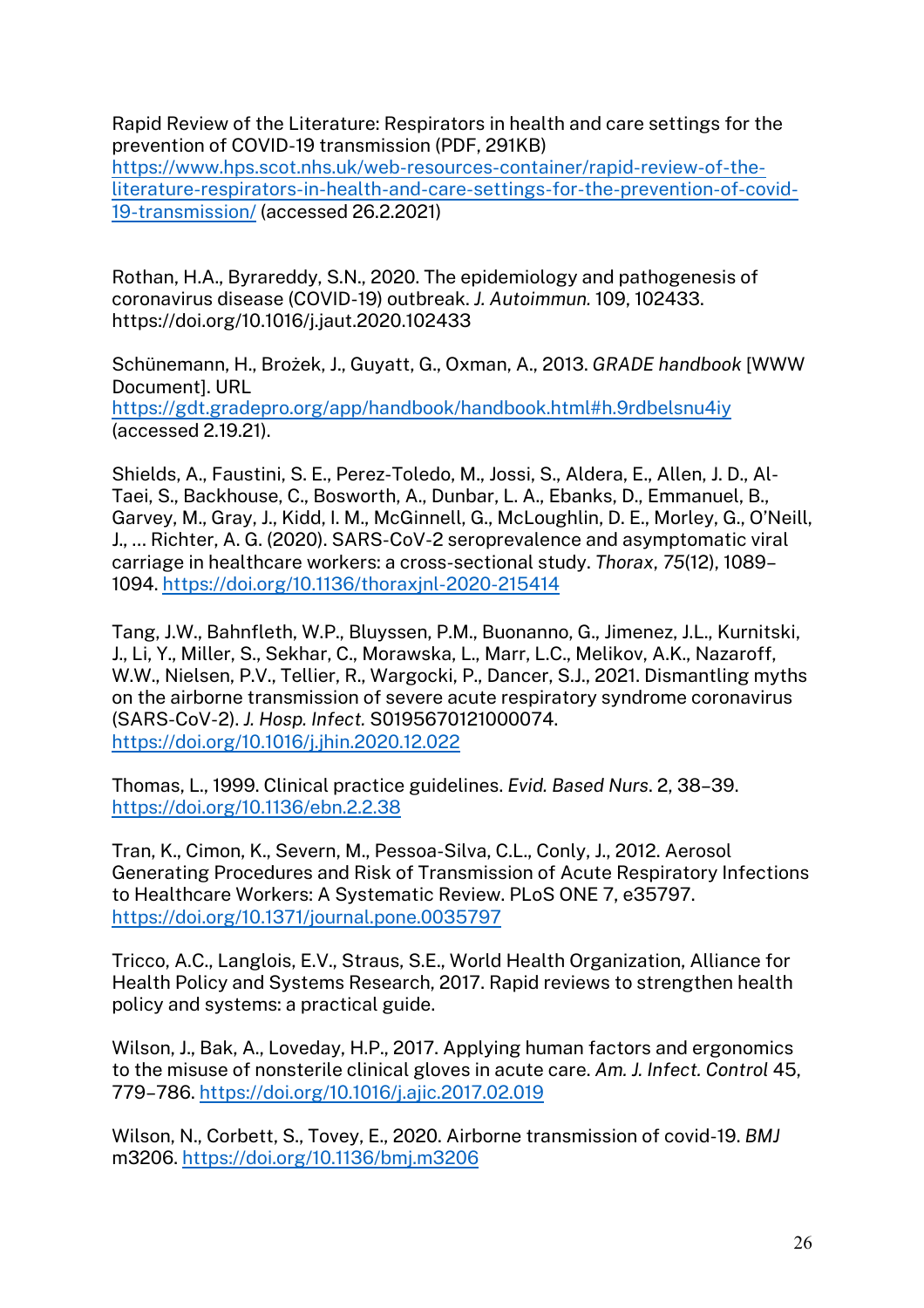World Health Organization, 2020a. Infection prevention and control during health care when novel coronavirus (nCoV) infection is suspected [WWW Document]. URL https://www.who.int/publications-detail-redirect/10665-331495 (accessed 2.24.21).

World Health Organization, 2020b. Mask use in the context of COVID-19: interim guidance, 1 December 2020.

World Health Organization, 2020c. Coronavirus disease (COVID-19): How is it transmitted? [WWW Document]. URL https://www.who.int/news-room/q-adetail/coronavirus-disease-covid-19-how-is-it-transmitted (accessed 2.25.21).

World Health Organization, 2014. WHO | Personal protective equipment in the context of filovirus disease outbreak response [WWW Document]. WHO. URL http://www.who.int/csr/resources/publications/ebola/ppe-guideline/en/ (accessed 2.24.21).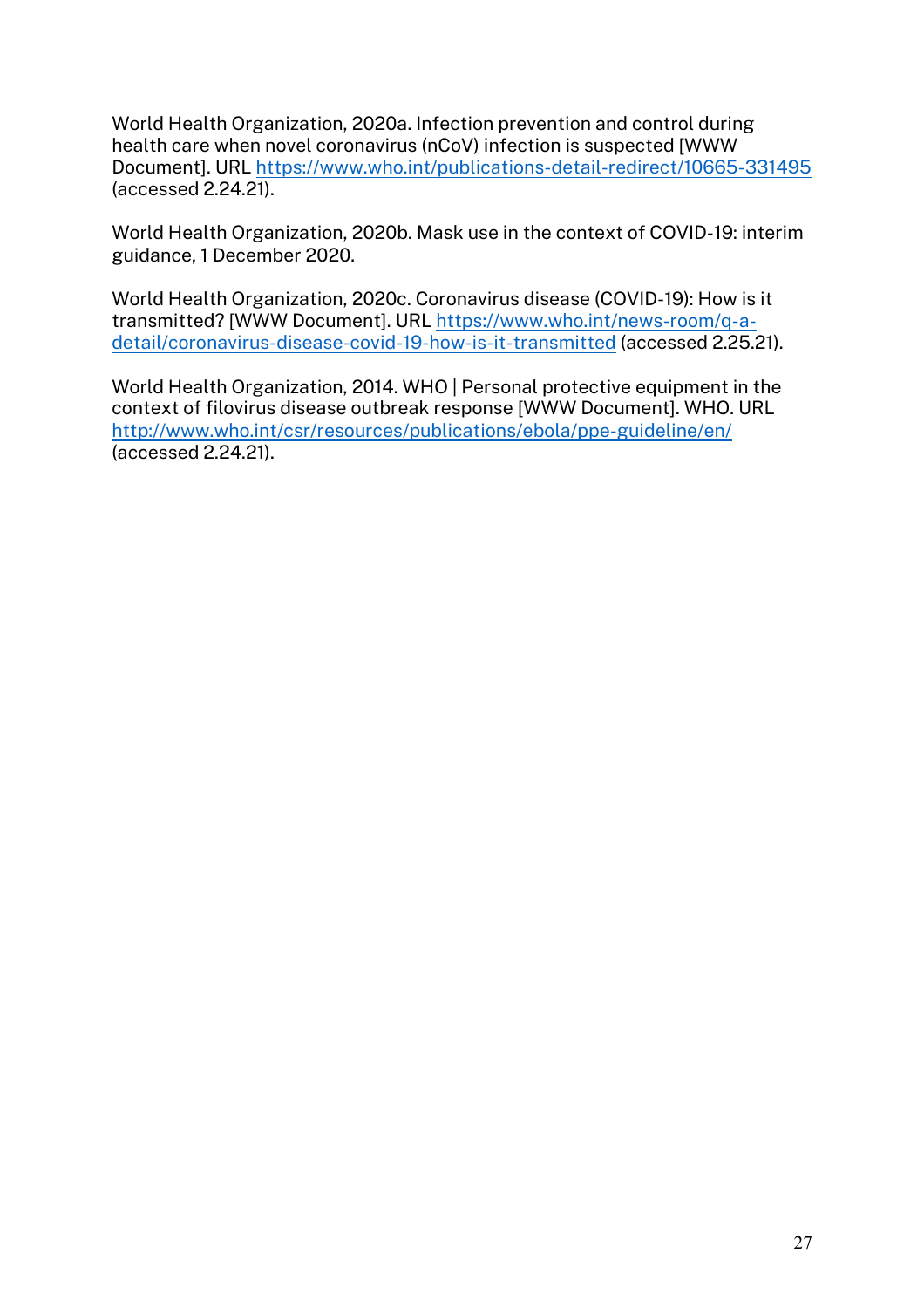# **Acknowledgements**

We would like to thank Dr Nicky Ashby, Royal College of Nursing for her feedback on this report.